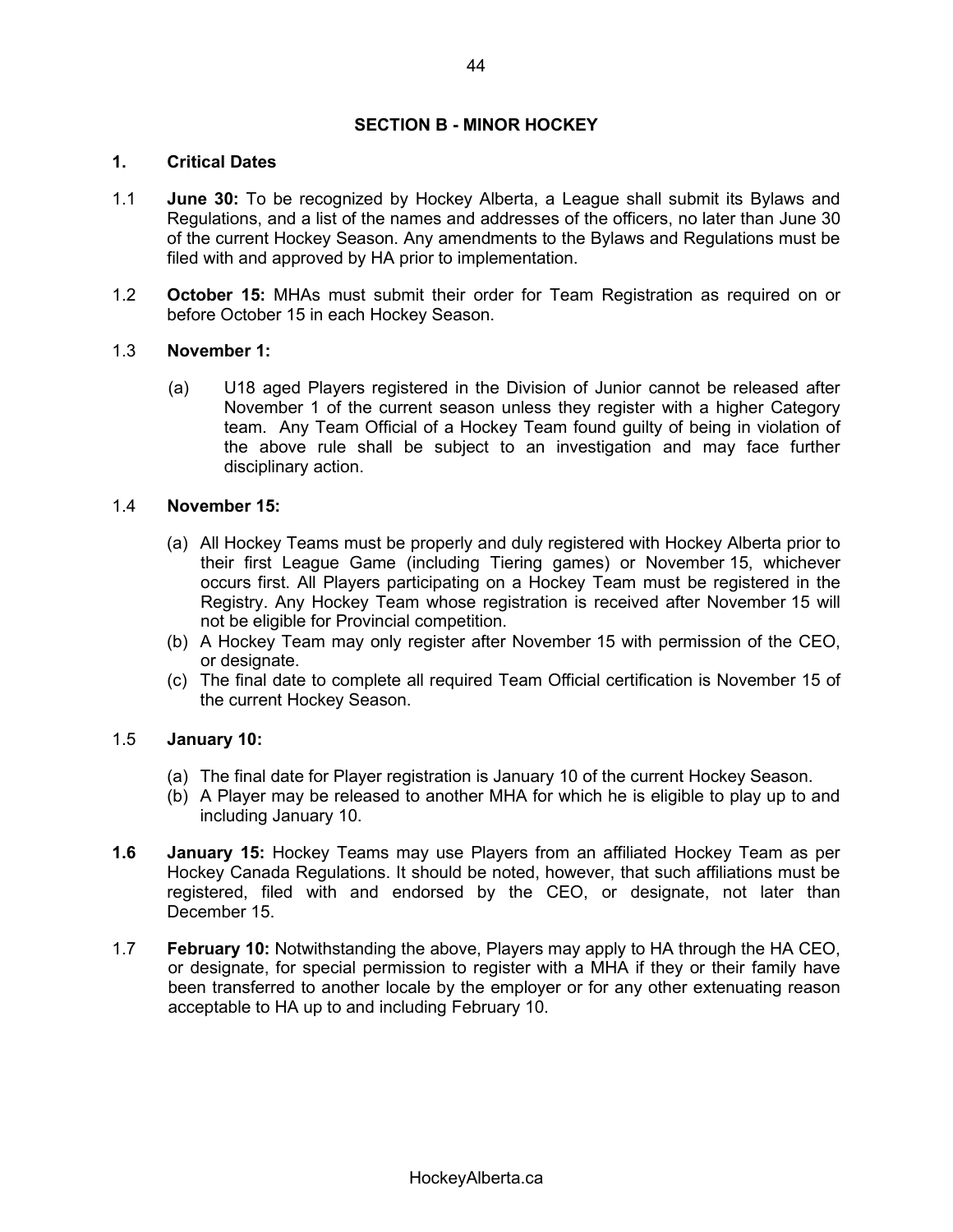## **2. Player Registration**

The Alberta Development Model determines Player Registration regulations for players involved in participation of teams within the Elite Hockey stream.

The AA Hockey Model determines Player Registration Regulations for players involved in participation within the AA Hockey stream.

- 2.1 Hockey Alberta governs competition in amateur hockey in various divisions, including:
	- (a) U18 Male/Female For the **2021-22** season, open to Players born in **2004** and subsequent years
	- (b) U15 Male/Female For the **2021-22** season, open to Players born in **2007** and subsequent years
	- (c) U13 Male/Female For the **2021-22** season, open to Players born in **2009** and subsequent years
	- (d) U11 Male/Female For the **2021-22** season, open to Players born in **2011** and subsequent years
	- Exception: Overage Players may be permitted to register on Minor Hockey Teams, provided they are approved in accordance with the Minor Hockey Overage Policy.
	- (e) A Player that is a maximum of one year older, by date of birth, may be permitted to register and participate with a lower age Division Team provided they meet the criteria outlined on the Overage Player Application Request form.
	- (f) Players, 18 years of age as of December 31 of the current Hockey season, will only be considered for overage status if they are a goaltender.
		- (i) Applicant must be enrolled full-time in high school with a confirmation letter from the school provided;
		- (ii) There must be no available U18 aged goaltenders within the MHA.
	- (g) Process
		- (i) A Player must complete an Overage Player Application Request form and submit it to their Resident MHA along with a letter of support from the player's Parent or Guardian, outlining their rationale for requesting permission to participate with a team of lower age Division;
		- (ii) In cases where a Player has a physical or cognitive impairment that would restrict him/her from participating within their designated age Division, a Physician's statement must be included;
		- (iii) A skill assessment must be completed, and included, confirming that the Player's skill level restricts him/her from being able to participate within the designated age Division;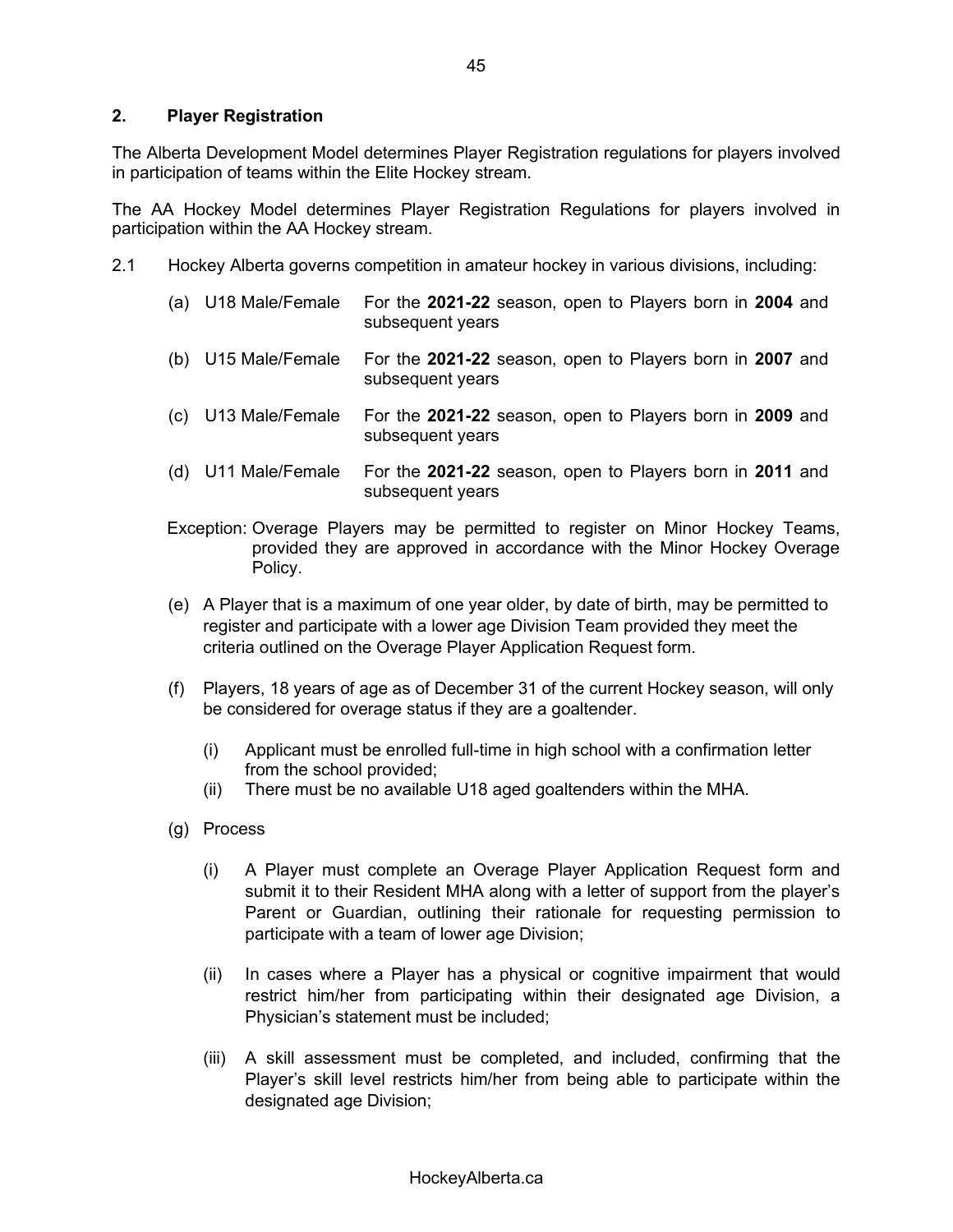- $(iv)$  Statistics from the Player's previous season (including number of games played, goals, assists and penalty minutes) must be confirmed by the League.
- 2.2 (a) Every Player competing in the games sanctioned by HA and its MHAs shall be a member of a Hockey Team registered with HA and shall, prior to competing in their first League Game, be duly registered in the Registry.
	- (b) In addition to the current information required for registration a Player Movement Form must be submitted to the Regional Minor Administration Coordinator for each Non-Resident Player at the time of registration.
- 2.3 A Player's registration in the Registry must include the Player's legal address. In the case of rural Players, both the legal land location and the mailing address must be identified. In the case of urban Players the street address or, if the street address differs from the mailing address, both the street address and the mailing address must be identified.
- 2.4 (a) A Player applying for the first time for registration with Hockey Alberta shall provide proof of age.
	- (b) Any proof of age shall be an official birth certificate legally recognized by the civil authorities in Alberta.
	- (c) In cases where it is Impossible to secure birth certificates, the CEO (or designate) may, if supporting evidence is considered satisfactory, accept in lieu thereof duly certified baptismal certificates issued before the age of 10 years, or the age at the date of entry into this country as certified by the form filled out at the port of entry or other suitable documents.
	- (d) A player applying for registration with Hockey Alberta shall provide proof of completion of the Respect-in-Sport  $-$  Parent course. Proof of Respect-in-Sport  $-$ Parent shall be indicated by a card number showing on the player's registration in the Registry.
- 2.5 (a) All Minor Hockey Associations must register all their Players in their Minor Hockey Association. A Player may only be registered on one Team.
	- (b) A Player may only register on one (1) Team (unless released by the MHA he first signed with prior to January 10). Players signing with more than one Hockey Team without releases are suspended and shall remain suspended until dealt with by the CEO, or designate.
	- (c) No Player may be registered after January 10 in any Hockey Season with any Minor Hockey Association.
	- (d) Players who move within the borders of the Province after January 10 and up to and including February 10 may apply to the CEO (or designate) for special permission to register with a local member if they or their family have been transferred by employer or for any other extenuating reason acceptable to Hockey Alberta. Such Players are not eligible for Provincials.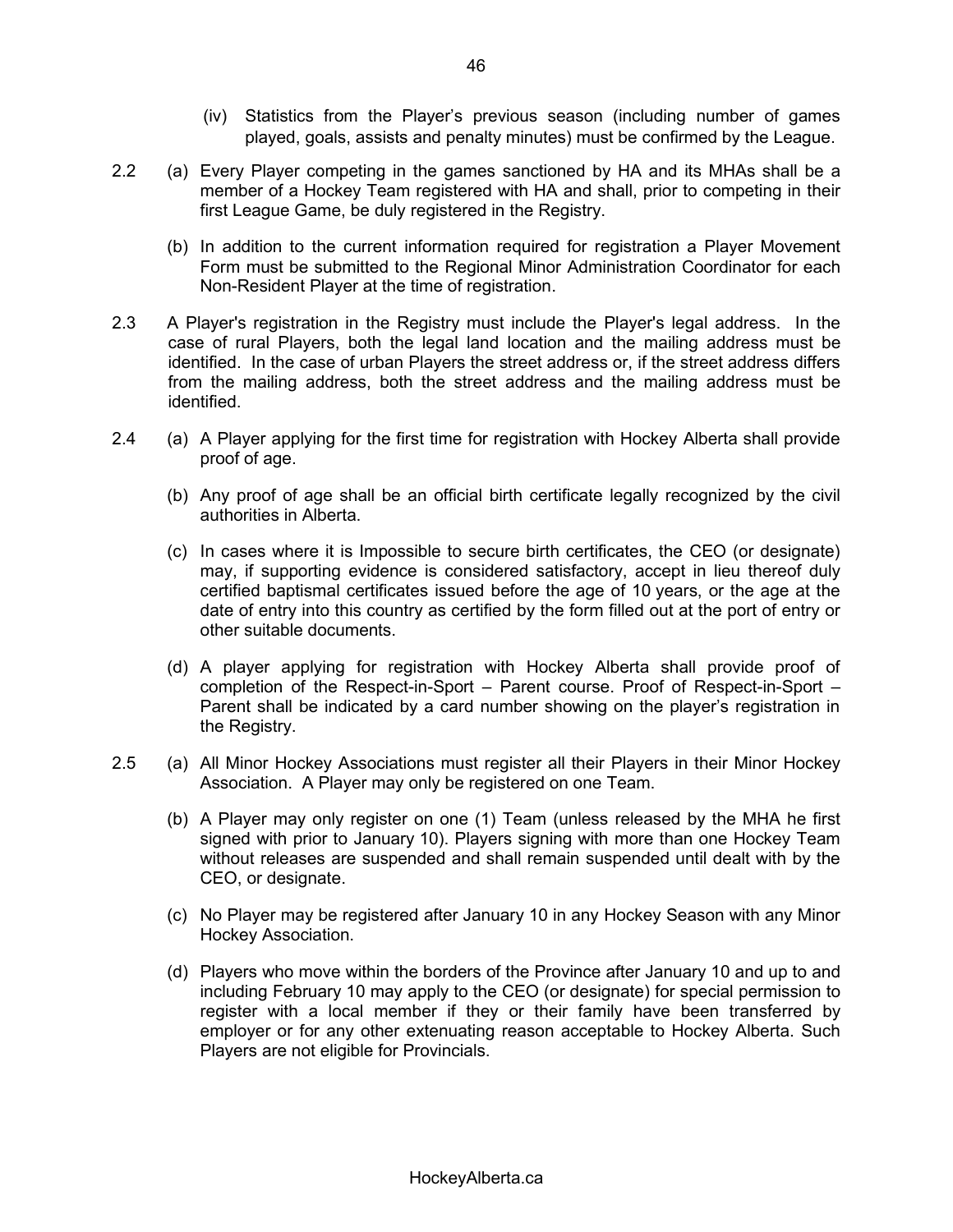2.6 A Player may not register in another Minor Hockey Association that is of the same Category as or a lower Category than the MHA in which the Player resides (Residency as defined in Hockey Canada Regulations).

### *Exceptions*

- (a) There is not a Hockey Team of the Player's age Division in the Player's resident Minor Hockey Association by October 15 of the current Hockey Season.
- (b) The Player does not have a place to play in his age division in his resident Minor Hockey Association in the current Hockey Season due to all positions being full at 19. For this exception to apply, the Hockey Team or Hockey Teams at the Player's age Division must be full (19 Player allotments occupied).
- (c) More than one MHA is combining their registration numbers to field a Hockey Team(s) at the Player's age Division for the current Hockey Season. The Hockey team formed will be eligible for the Provincials at the Category of the highest of the MHAs forming the Hockey Team. Any player living within the boundaries of the MHA's forming the hockey team that choses to play outside of these combined MHA's will be deemed a non-resident player and may be subject to player movement regulations.
- (d) Any Player may register with a AAA member Team for which the Player is eligible, provided:
	- (A) he/she has obtained a Notification to Try Out (NTO);
	- (B) the Team has been approved for membership by Hockey Alberta in the relevant League.
- $(e)$  In circumstances where MHA's are in agreement that it is appropriate to allow a MHA to acquire a Player from another MHA, an exception may be made. The application must be accompanied by:
	- (i) a valid player movement form authorized by both MHA's;
	- (ii) a letter from any closer MHAs the Player bypasses in the direction of travel from the Player's resident MHA to the new MHA consenting to the transaction and waiving any rights they may have to the Player.
- (f) In circumstances where a player's resident MHA does not agree to granting permission for player movement, an exception may be made upon application to the Minor League Coordinator. The application must be accompanied by:
	- (i) a valid player movement form authorized by the accepting MHA;
	- (ii) a letter of rationale from the Player requesting an exception;
	- (iii) a letter of rationale from the Player's resident MHA stating why the movement of the Player is not supported.
- 2.7 (a) Players wishing to register with a MHA, other than their Resident MHA, must first obtain a Player Movement Form or release from the MHA in which the Player was last registered.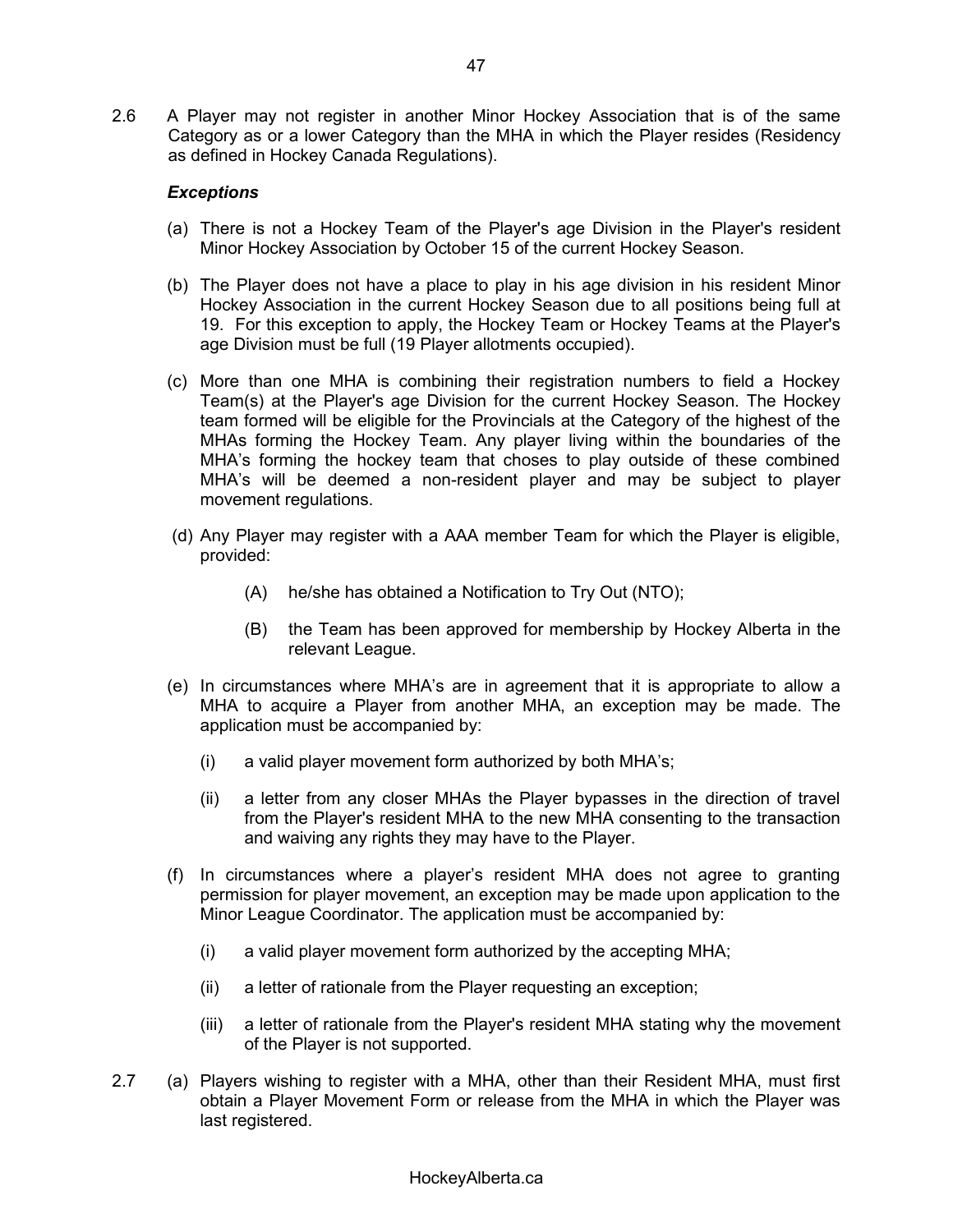- (b) In the case of permission to try out, it must specify the MHA and Hockey Team for which the Player is granted permission to try out. Upon the Player being selected to the specified Hockey Team, the Resident MHA shall, on the Player meeting the prerequisites, grant permission to play. If the Player is not selected to the specified Hockey Team, the Player must return to his/her Resident MHA.
- 2.8 Any player requesting registration who is neither a Canadian Citizen nor a Landed Immigrant must submit an Appeal to Transfer under Hockey Canada Bylaws and must pay any applicable fees charged by HC and HA.
	- (a) total fee for an incoming International Transfer may be up to a maximum of \$1,350.

Contact the Hockey Alberta office for further details.

### **3. Team Registration**

The Alberta Development Model determines Team Registration regulations for Teams involved in participation of the Elite Hockey stream.

The AA Hockey Model determines Team Registration Regulations for Teams involved in participation within the AA Hockey stream.

- 3.1 (a) All MHAs will register all Hockey Teams operating within their Association with the CEO, or designate.
	- (b) Registration fees in accordance with these Regulations are payable with application for Teams.
	- (c) In addition to the current information required at the time of registration a Player Movement Form must accompany the registration for each Non-Resident Player at the time of registration.
- 3.2 MHAs must submit their order for Team Registration as required on or before October 15th in each Hockey Season.
- 3.3 a) All Hockey Teams must be properly registered with Hockey Alberta in the Registry prior to their first League Game (including Tiering games) or November 15, whichever occurs first. All Players participating on a Hockey Team must be registered in the Registry. Any Hockey Team whose registration is received after November 15 will not be eligible for Provincials.
	- b) A Hockey Team may only register after November 15 with permission of the CEO, or designate.
	- c) Any Minor Hockey Association / Club Team found to have permitted a Player and/or Team Official who is not properly registered to that team to participate in a game may be subject to a fine up to a maximum of \$500.00 per violation.
- 3.4 Hockey Teams and Players will be registered in accordance with Hockey Canada Bylaws and the HA Bylaws and regulations.
- 3.5 Hockey Teams will be controlled and operated only by a MHA and shall not enter into any player contracts or agreements, except with HA and Hockey Canada.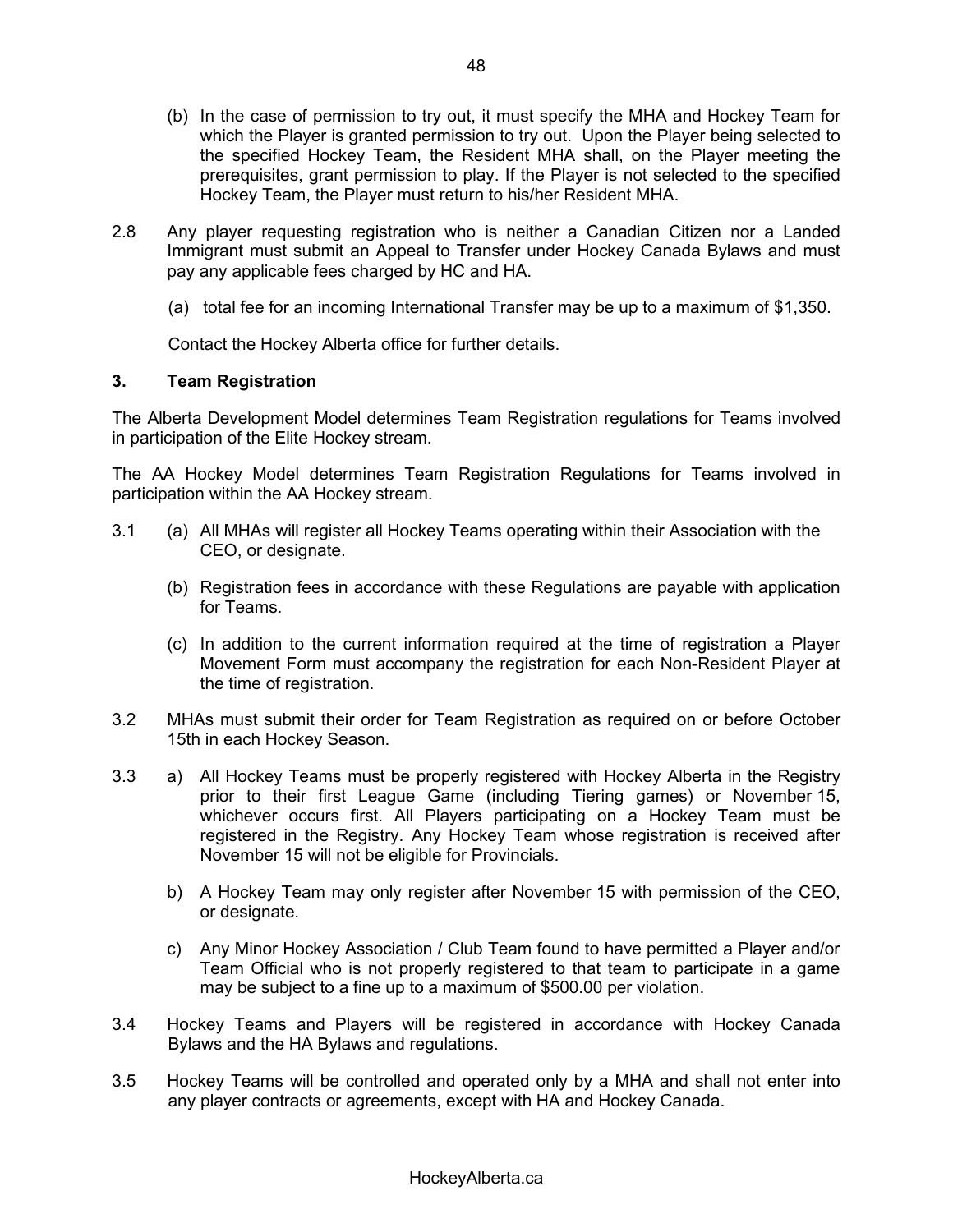- 3.6 Team Player allotments in the Registry shall be provided in the following numbers (except where pilot projects otherwise provide):
	- U18 Not more than 25 allotments
	- U15 Not more than 23 allotments
	- U13 Not more than 23 allotments
	- U11 Not more than 23 allotments
- 3.7 Number of Players on a Hockey Team
	- (a) All Hockey Teams may register at one time a maximum of nineteen (19) Players. Of those nineteen (19), 2 must be goaltenders.

Exception: Teams that are not eligible to compete for a Regional or National Championship may be permitted to register, at one time, a maximum of twentythree (23) Players upon consideration of application to the Regional Minor Administration Coordinator, in consultation with the CEO; or designate.

Exception: U11 Teams do not designate goaltenders.

For U13, U15 and U18 Divisions only, Players designated in the registry as goalkeepers may play only in goal.

For clarification, when eighteen (18) Players are registered, one (1) must be designated as goaltender. When seventeen (17) Players or less are registered, teams may or may not designate a goaltender.

- (b) Member Teams being recognized as U18 AAA by Hockey Alberta, will be allowed to register and play twenty (20) Players (2 of which must be goaltenders) for any scheduled League game.
- 3.8 Substitute Goalkeeper

Hockey Alberta may allow during any scheduled Exhibition, League, Provincial or Tournament Game the use of a goalkeeper from another Hockey Team of equal or lower Division or Category if medical evidence or extenuating circumstance shows that a replacement goalkeeper is required by the Hockey Team concerned. Permission must be obtained from the Minor Leagues Coordinator.

- 3.9 Team Officials participating "on the bench" with any duly registered Hockey Team must be duly registered in the Registry prior to participating with said team.
	- (a) It is recommended that all Teams containing at least one (1) female player have at least one (1) female Team Official registered to the Team.
- 3.10 Team Officials participating "on the bench" with more than one (1) Hockey Team in the same season shall be duly registered with each and every Team of which he/she is a member prior to participating with the respective team(s).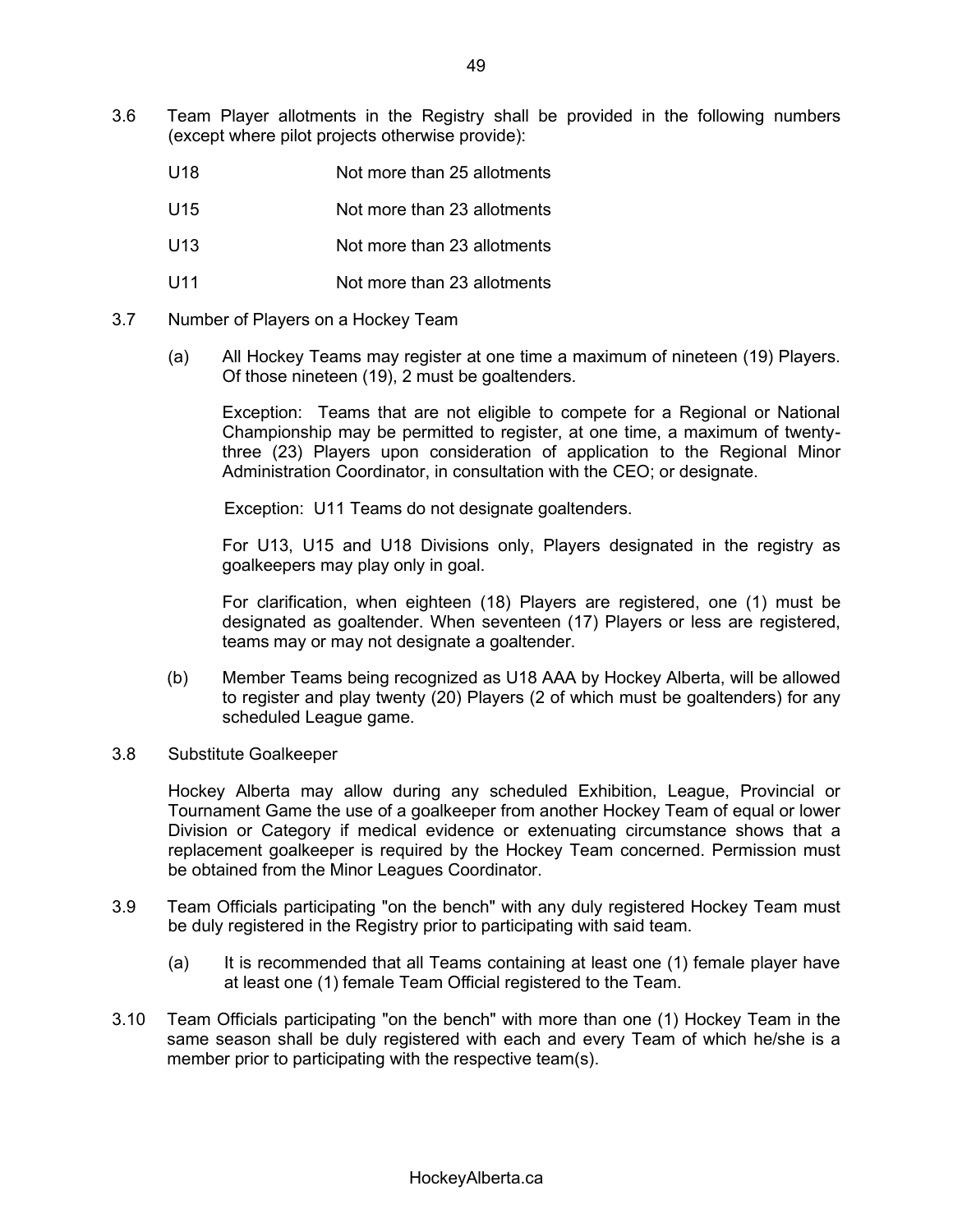3.11 Registered Hockey Teams must not play against unregistered hockey teams at any time. All Team Officials associated with any Hockey Team playing against an unregistered team will be suspended and shall remain suspended until dealt with by the CEO, or designate.

# **4. Leagues**

- 4.1 In order for a League to have Hockey Alberta recognition, it shall submit its League Bylaws and Regulations and a list of the names and addresses of the officers not later than June 30 of the current Hockey Season to the Hockey Alberta office. Any amendments to the Bylaws and Regulations of any such League amending the approved Bylaws and Regulations must be registered with HA and approved prior to implementation.
- 4.2 All Hockey Players playing in a League must be registered with an MHA.
- 4.3 All games involving League members are deemed to be under the jurisdiction of Hockey Alberta and all Hockey Alberta rules and regulations will apply.
- 4.4 Leagues may make special regulations which differ from Hockey Alberta Regulations provided that these regulations do not contradict Hockey Alberta Regulations and the regulations have been approved by Hockey Alberta.

### **5. Player Movement**

The Alberta Development Model determines Player Movement regulations for players involved in participation of Teams within the Elite Hockey stream.

The AA Hockey Model determines Player Movement Regulations for players involved in participation within the AA Hockey stream.

#### 5.1 Residency

- (a) Except as hereinafter provided, no Player shall be registered as a member of or compete for a Hockey Team in any MHA unless that Player is a Resident Player of the MHA.
- (b) A Player's residence shall be determined by reference to the residence of his or her parents/legal guardians (as defined in Hockey Canada Regulations).
- (c) Players must play in the MHA within those Boundaries they reside where said Boundaries have been established, mutually agreed upon by associations and/or recognized by Hockey Alberta.
- (d) A Player may not establish residency for the principal purposes of playing or practising hockey.
- (e) A Player who prior to the establishment of Boundaries was registered with a particular MHA and who has played all of his minor hockey with that MHA will be recognized as a "resident" of that MHA.
- (f) Siblings of such Players registering in Minor Hockey for the first time shall have the one time choice of registering as a "Resident" Player with either the MHA with which the older sibling is registered or the MHA in which the Player resides.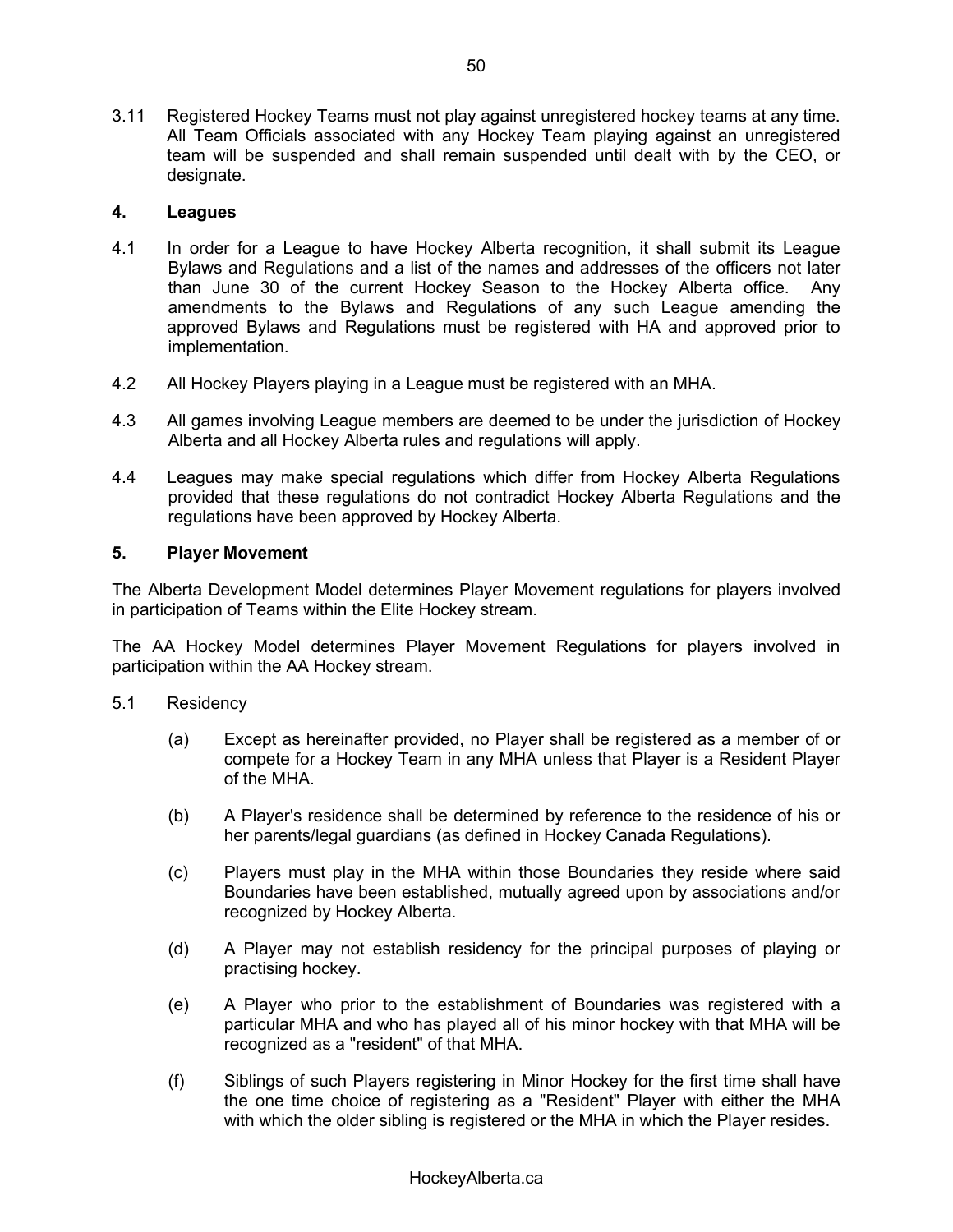- (g) No player of U18 age or under can be transferred from Branch to Branch to register and play other than Major Junior hockey unless such Player transfers with his parents or legal guardian and continues to live with his parents or legal guardian.
- 5.2 Permission for Player Movement
	- (a) A Player must first obtain a Player Movement Form from his/her Resident MHA prior to being transferred, in the Registry, to any other MHA.
	- (b) In order to obtain permission for Player Movement, a Player must first ensure the following prerequisites are in place:
		- (i) obtain a Player Movement Form from their Resident MHA;
		- (ii) obtain permission from the accepting MHA, indicating that they accept the Player as a non-Resident Player;
		- (iii) pay any outstanding fees or other financial obligations owing to the MHA being asked for the permission;
		- (iv) provide written confirmation of the prerequisites being met to the MHA being asked for the permission.
- 5.3 Procedure

Once the Player has met the prerequisites and the permission has been obtained, the Player must ensure that the Player Movement form is completed and submitted at the time of registration for the current Hockey Season to Hockey Alberta.

- (a) failure to complete and submit the Player Movement form at the time of registration will result in the Player's registration not being completed and therefore being ineligible to play in any game;
- (b) in cases where a Player is found to have played in game without first having completed or submitted the required form, the Team Officials of the Hockey Team with which the Player has played will be subject to discipline;
- (c) In these circumstances, at the end of the current Hockey Season, these Players will return to their resident MHA.
- 5.4 All player movement will result in players returning to their Resident MHA at the end of the current Hockey Season.
- 5.5 Refusal of Player Movement Requests

Player Movement may be refused in situations where:

- (a) The granting of permission to the Player leaves the MHA with insufficient numbers to field a Hockey Team at the Player's age division;
- (b) The Player is requesting the permission for reasons other than playing at the highest Category of which he is capable (i.e. dislike of a coach, dislike of ice time, etc.).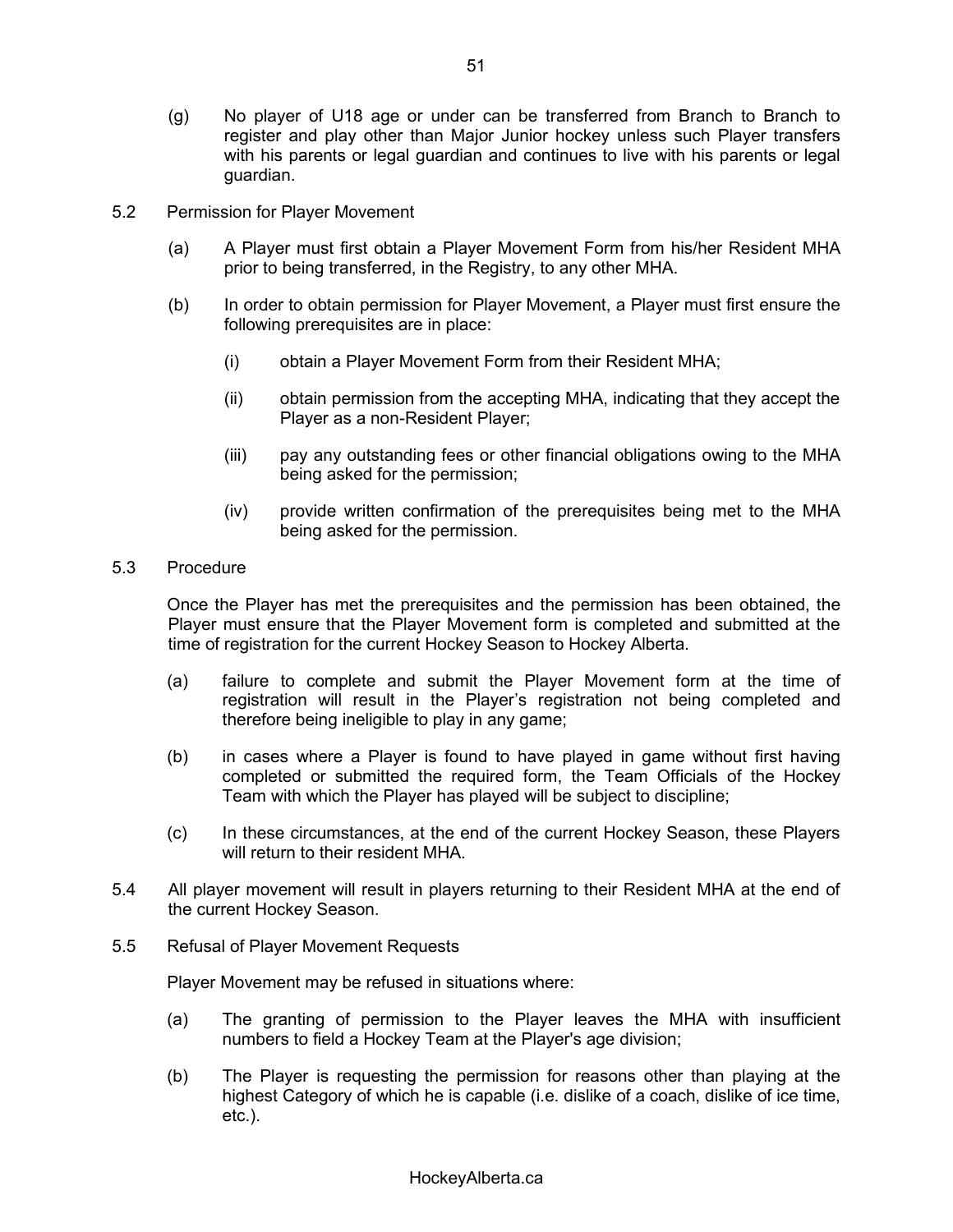- 5.6 Player Movement Exceptions
	- (a) Player movement, in the following cases, only requires a valid Player Movement form authorized by the Player's resident MHA and the accepting MHA:
		- (i) where the Player's resident MHA does not offer a Team at the Player's age Division;
		- (ii) where two MHAs, by mutual agreement, combine participants of the same age Division in order to be able to field team(s) at that age Division for the current Hockey Season;
		- (iii) where one MHA, having no available player allotments in a Division, agrees to allow one or more players to participate in another association;
		- (iv) where an application for an exception is based on extenuating circumstances and both MHA's are in agreement.
	- (b) No Release will be issued to these Player(s).
	- (c) In these circumstances, at the end of the current Hockey Season, these Players will return to their resident MHA

### **6. Releases**

- 6.1 A Release (as defined herein) is available to be issued, via the Standard Release Form, as a method of permanent movement for special circumstances within Minor Hockey (ie  $-$  conduct).
- 6.2 U18 aged Players registered in the Division of Junior cannot be released after November 1 of the current season. Any Officer or Executive Member of a Hockey Team found guilty of being in violation of the above rule shall be suspended until dealt with by the CEO, or designate.

#### **7. Affiliation**

The Alberta Development Model determines Affiliation regulations for players involved in participation of Teams within the Elite Hockey stream.

The AA Hockey Model determines Affiliation Regulations for Teams involved in participation within the AA Hockey stream.

**The purpose of affiliation is to provide an opportunity for higher Division or Category Teams to replace when regular registered players are sick, injured or otherwise unavailable.**

7.1 Affiliation must be declared and filed with the CEO, or designate, prior to the affiliated Player being allowed to participate in any game with the Hockey Team to which he is affiliated. Affiliations will be accepted and endorsed by the CEO, or designate, up to and including January 15 of the current Hockey Season.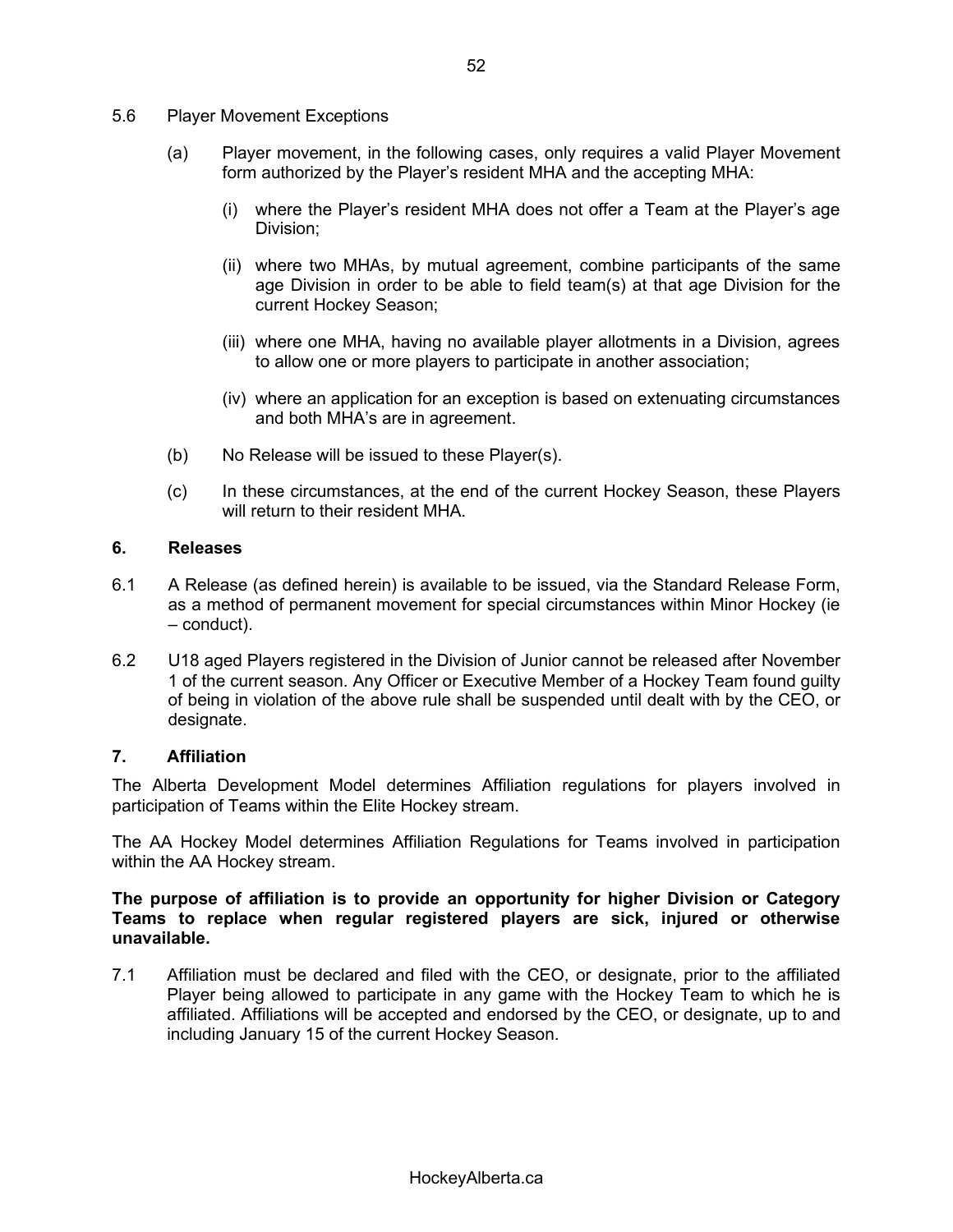- **7.2 Affiliation must be secondly declared and filed with the members respective Minor Hockey League, prior to the affiliated players being allowed to participate in any League game with the Hockey Team to which they are affiliated. Affiliations will be accepted and endorsed by the Minor Hockey League up to and including January 15 of the current hockey season.**
- **7.3 Affiliation and the use of Affiliates up to and including December 1st, will only be recognized where:**
	- **(a) Players are added to the Official Team Roster in the Registry and identified**  as 'Affiliates' with "pending' status.
	- **(b) Affiliation has been approved by the Minor Hockey League for use in any League game.**
	- **(c) Affiliation has been endorsed by the President of the applicable LMHA.**
- **7.4 Affiliation and the use of Affiliates after December 1st, will only be recognized where:**

| U18               | U15               |                   |        |  |
|-------------------|-------------------|-------------------|--------|--|
|                   | AA                | U13               |        |  |
| Tier 1            |                   |                   | U11    |  |
| Tier 2            | Tier 1            | AA                |        |  |
| Tier 3            |                   |                   |        |  |
| Tier 4            | Tier 2            | Tier 1            | Tier 1 |  |
| Tier 5            | Tier 3            |                   |        |  |
| Tier <sub>6</sub> | Tier 4            | Tier 2            |        |  |
|                   | Tier 5            | Tier 3            | Tier 2 |  |
|                   | Tier <sub>6</sub> | Tier 4            | Tier 3 |  |
|                   |                   | Tier 5            | Tier 4 |  |
|                   |                   | Tier <sub>6</sub> | Tier 5 |  |
|                   |                   |                   | Tier 6 |  |

**(a) Affiliation has been filed in accordance with the following tiering grid as hereby defined vertically and laterally:** 

**Example: Team "A" plays in the U18 Tier 3 category of their league. Team "A" would be eligible to affiliate players from within their MHA playing on teams competing at U18 Tier 4, 5 or 6; as well as teams playing U15 Tier 1, 2, 3, 4, 5 or 6.** 

- **(b) Players are added to the Official Team Roster in the Registry and**  identified as 'Affiliates', and approved by the CEO, or designate and **approved by the Minor Hockey League.**
- **(c) Affiliation has been endorsed by the President of the applicable LMHA.**
- **7.5 Any Player participating in any game as an affiliated player after December 1st without the approval of the CEO, or designate and approval of the Minor Hockey League, shall be considered an Ineligible Player and teams officials are subject to discipline.**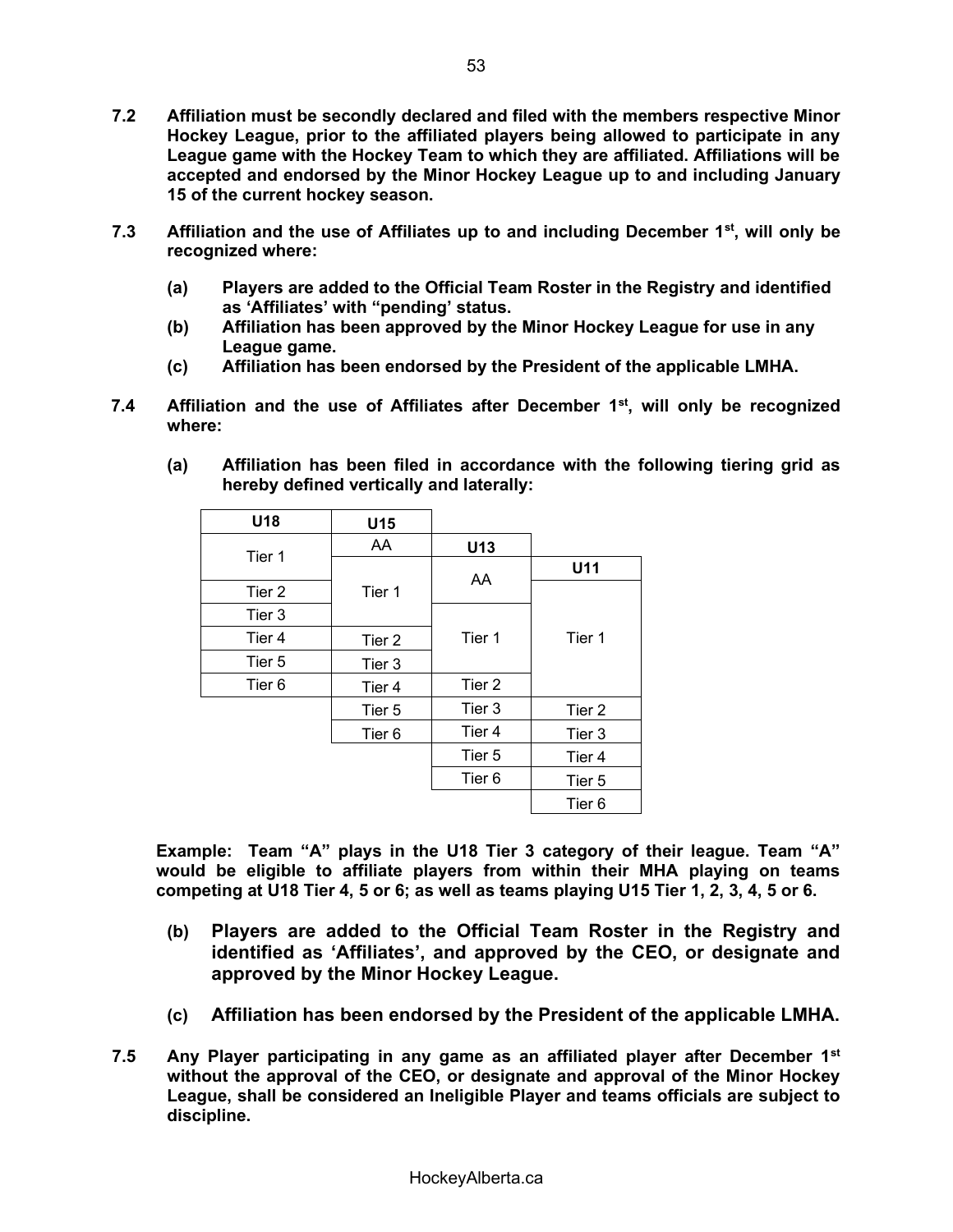- **7.6 A Hockey Team may affiliate up to nineteen (19) Affiliated Players from a lower Division, Category or Tier within their MHA as hereby defined vertically and laterally.**
- **7.7 (a) Teams are permitted to use affiliation for any League, Playoff or Provincial Championship game to return the team to their original roster size.** 
	- **Example: A team has 14 skaters and two (2) goaltenders registered to their Official Team Roster for a maximum of 16 players. Should two (2) skaters be unavailable due to sickness or injury, the team would be permitted to use two (2) affiliates to bring their roster size back up to the original 14 skaters and two (2) goaltenders.**
	- **(b) Teams are permitted to use affiliation for any Exhibition or Tournament game to bring their team up to the maximum permitted roster size of seventeen (17) skaters and two goaltenders.**
- **7.8 Affiliated players will NOT be permitted to replace suspended Players.**
	- **Exception:** In the event a team's roster falls below ten (10) registered skaters **(excluding goaltenders) due to suspensions, that team will be permitted the ability to use affiliation to return their roster size to a maximum of ten (10) skaters plus goaltenders.**
- **7.9 Affiliations will not be deemed to have taken place automatically without properly filing of the said affiliation.**
- **7.10 Affiliations will not be approved in the Registry by the CEO, or designate, until first approved by the Minor Hockey League.**
- **7.11 Minor Hockey Leagues and the CEO, or designate reserve the right to revoke the approval of an affiliate player up and to January 15th should that player be deemed to strengthen the team in which he or she is affiliated.**
- **7.12 Providing Affiliation has been declared, filed and approved with the Minor Hockey League and the CEO, or designate, Affiliates are eligible to participate in all Exhibition, Tournament, League, Playoff and Provincial Championship games.** 
	- **(a) Players registered within the U7 Division are not eligible to participate as an Affiliate in Provincial games.**
- **7.13 In circumstances when a MHA does not have a registered team at the next lower Division, as per the tiering grid, upon consideration of application by the MHA to the Hockey Alberta appointed Minor Leagues Coordinator and Minor Administration Coordinator, in consultation with the League, the team may be permitted to affiliate player(s) from a lower Division in the next closest MHA providing that the identified MHA does not have a registered team in the same Division.**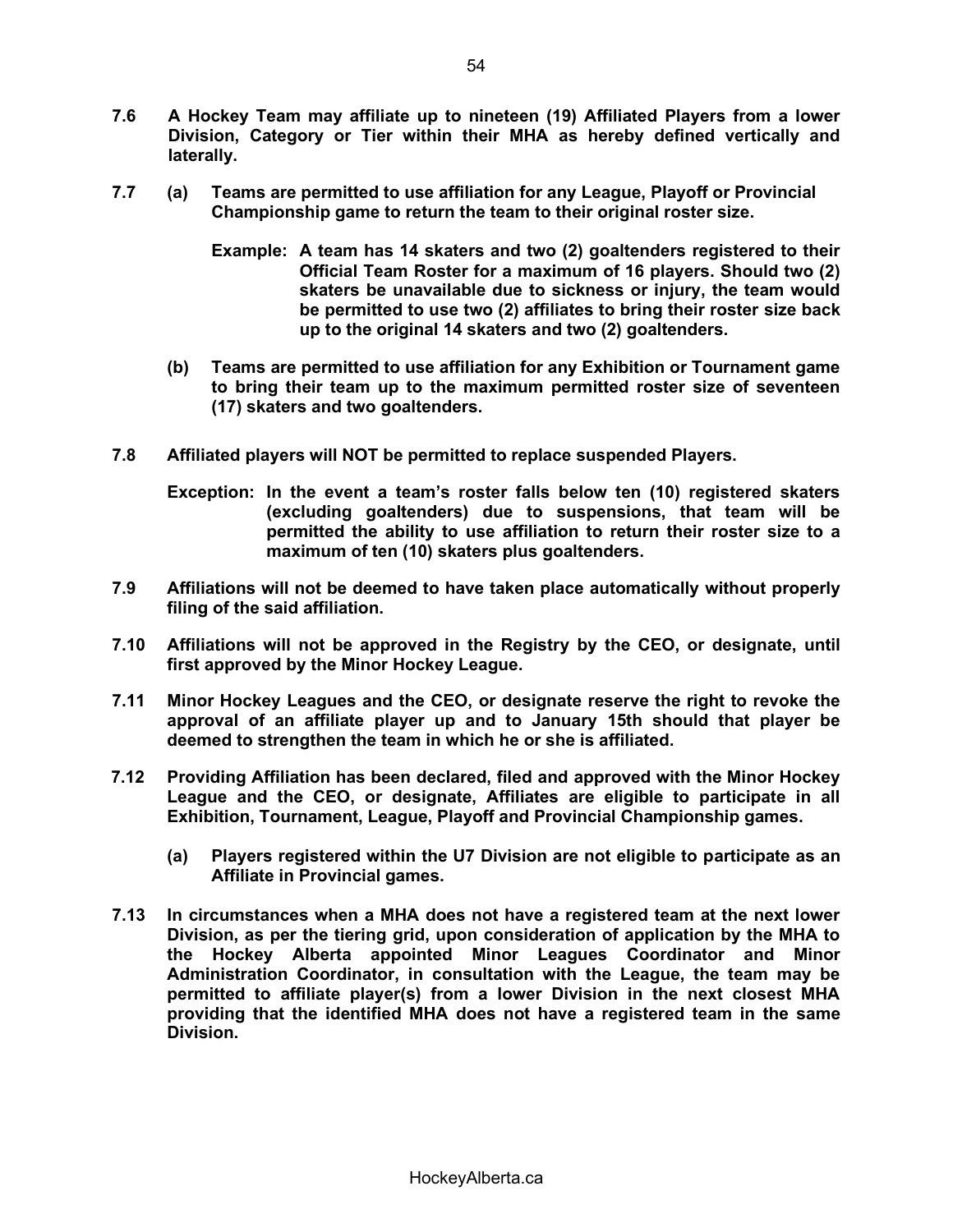- **7.14 Upon consideration of application to the appropriate Minor League President, in consultation with the Hockey Alberta appointed Minor Leagues Coordinator,**  participants registered with a "AA" Hockey Model or Elite Hockey Stream (ADM) **Team may be permitted to be affiliated to a team within their resident LMHA, participating in Tiers One (1). Applications can only be submitted subsequent to November 1 of the current hockey season.**
- **7.15 Participants will only be permitted to affiliate to one (1) team. Once the affiliation has been filed, it is final and will not be reversed during the current Hockey season.**

**Note: All affiliations shall terminate at the end of the current playing season.** 

- **7.16 Female players playing on Minor Male hockey teams may be permitted to affiliate to Female Teams, upon consideration of application to the Minor Administration Coordinator, in consultation with the Minor Female Regulation Coordinator.**
- **7.17 Providing affiliation has been properly filed, an affiliated Player may play with the Hockey Team to which the Player is affiliated up to a maximum of ten (10) games, excluding exhibition and tournament games. Should an affiliated Hockey Player play more than ten (10) games with the Hockey Team to which the player is**  affiliated, he shall be considered an "Ineligible Player" for the affiliated team. However, if the player's registered team completes its regular season and playoffs before the player's affiliated team, the player may thereafter affiliate an unlimited **number of times.**
	- **Exception: Any player registered in the U9 division, affiliated to the U11 division, must have completed their hockey season in full (including exhibition games and festivals) to affiliate beyond a 10th game.**
- **7.18** Appearance of an Affiliate Player's name on the official game report shall be **considered participation in the game except in the case of an alternate goalkeeper, in which case actual participation only shall be considered as taking part in the game and such participation shall be specially noted on the official game report.**  All Affiliated Players being used in a game must be marked "AP" on the game **record.**

# **8. Minor Hockey Provincials**

- 8.1 General Regulations
	- (a) Hockey Alberta will conduct competitions in minor hockey for the following Divisions and recognizes that all Provincial competitions are for the purpose of determining the championship team in any category.
		- (i)  $U18$  "AAA", "AA", "Tier 1", "Tier 2", "Tier 3" and "Tier 4"  $-$  this category is open to Players who are under 18 years of age on December 31 in the season in which they wish to compete and shall be designated the appropriate letter by Hockey Alberta.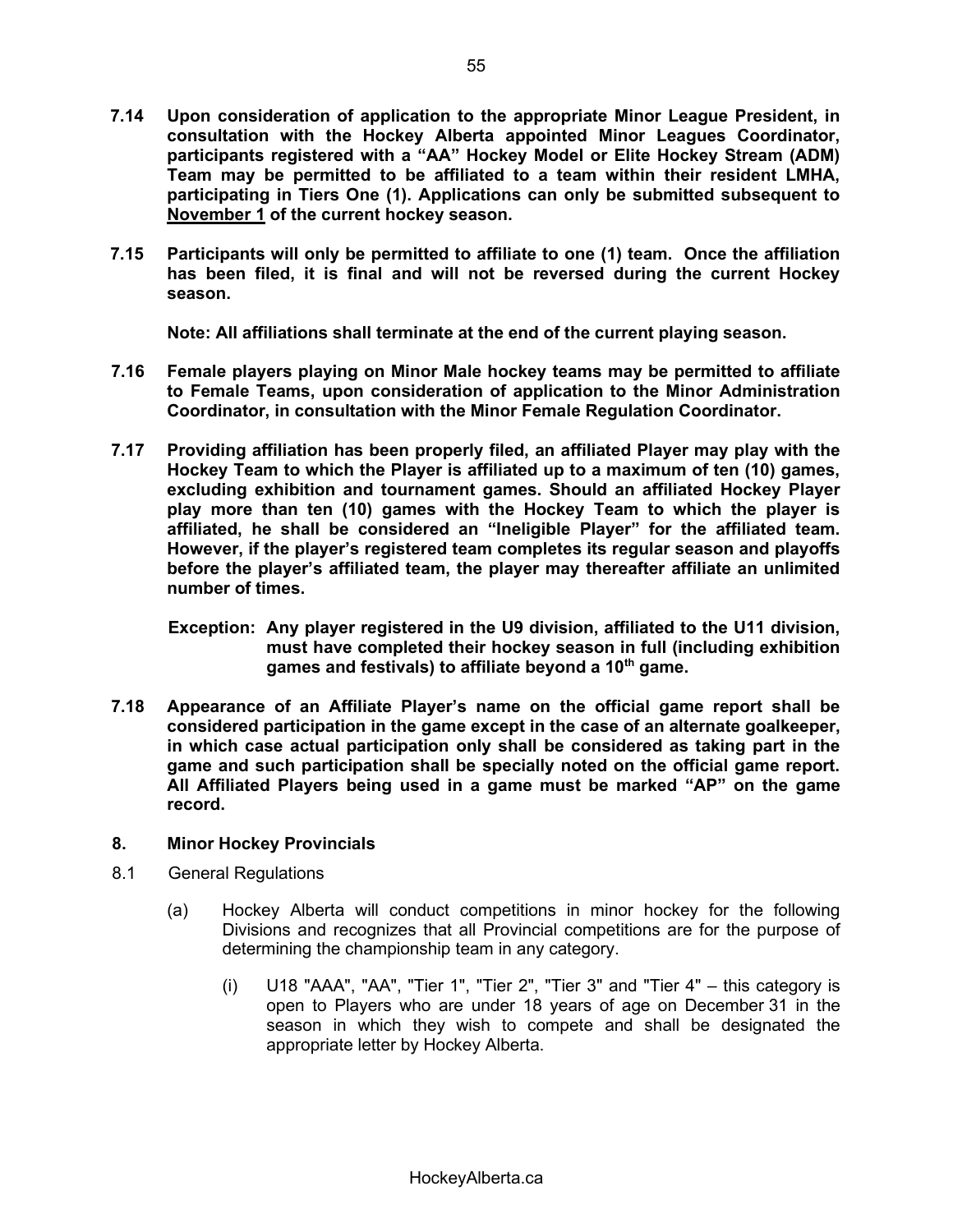- (ii)  $U15$  "AAA", "AA", "Tier 1", "Tier 2", "Tier 3" and "Tier 4"  $-$  this category is open to Players who are under 15 years of age on December 31 in the season in which they wish to compete and shall be designated the appropriate letter by Hockey Alberta.
- (iii)  $U13$  "AA", "Tier 1", "Tier 2", "Tier 3" and "Tier 4"  $-$  this category is open to Players who are under 13 years of age on December 31 'in the season in which they wish to compete and shall be designated the appropriate letter by Hockey Alberta.
- (b) Any MHA, whose team(s) fail to fulfill its' commitment to participate shall be ineligible for Provincials in the subsequent season, unless a reinstatement fee of \$700.00 is paid to Hockey Alberta on or before October 15<sup>th</sup> of that calendar year. All Team Officials of the Team failing to fulfill its' commitments to Provincials, shall be suspended, beginning May 1<sup>st</sup> of that calendar year, for a minimum of one (1) year. At the discretion of the Minor Leagues Committee Chair (where exceptional circumstances beyond the control of the Team Officials and/or the MHA precluded participation in the Provincials) the LMHA's reinstatement fee and/or suspensions of Team Officials may be waived.
- (c) Rules of play shall be those of Hockey Canada Playing Rules for the current Hockey Season with the exception of Regulations and/or Rules adopted by HA.
- (d) Registered officials must be used in all HA Playoff competitions and must be properly attired according to Hockey Canada Regulations.
- (e) All Provincial Playoffs in Minor Hockey shall be officiated by a three (3) man system where possible.
- (f) The official Scorer shall request that all affiliated Players dressed for the game be designated on the official Game Report of each Team by the use of the symbol "AP" after the Player's name (see Definitions).
- (g) MHAs wishing to host Provincial tournaments must make submission to the HA office by November 1 of the current Hockey Season.
	- (i) Under special circumstances, MHAs may apply for and make submissions to host a Provincial tournament one year earlier than the current season's deadline.
- (h) Any Team Official may be suspended by the Minor Discipline Committee Chair, or designate, for conduct or actions considered detrimental to hockey.
- (i) Each team shall be permitted to take one time out of thirty seconds during the course of regular play time or overtime (see Hockey Canada Rules).
- 8.2 Provincial Tournament Regulations
	- (a) The Provincials will be played under the official Hockey Canada Rules with the exception of Hockey Alberta regulations and/or rules adopted by HA.
	- (b) Each Team may have a maximum of twenty-three (23) Players. Affiliated Players may only be used provided their Association Affiliation and registrations in the Registry were previously approved and presented prior to the start of the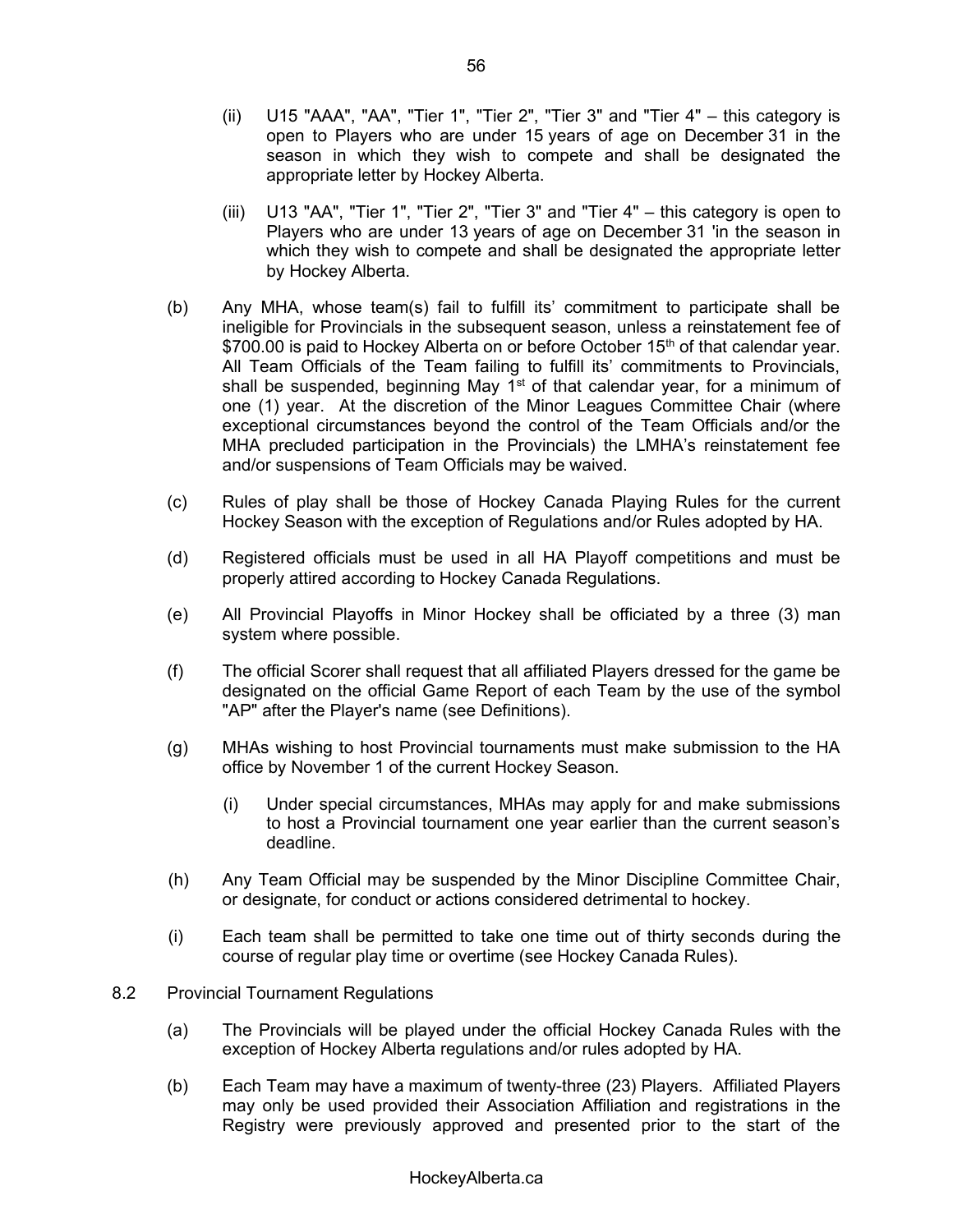tournament. Once the championship tournament commences, this roster of twenty-three (23) is frozen and no further additions are possible. The list of Players must be presented to the Hockey Alberta Representative prior to the start of the tournament.

- (c) Hockey Alberta to determine "Home" and "Away" Teams for Provincial Tournament Draw (coin toss to be used for the Championship Game). Teams must be ready to play at the appointed time.
- (d) The length of all games will be three (3) periods of twenty (20) minutes stop-time with the ice being resurfaced between each period, whenever possible.
- (e) Managers and coaches shall be deemed responsible for the behaviour of their teams and team supporters. Any inappropriate behaviour or actions by those persons registered with Hockey Alberta shall be subject to disciplinary actions as prescribed in the Bylaws, Rules and Regulations.
- (f) The disciplinary rulings in compliance with the Hockey Alberta Suspension Procedures shall be applicable for the duration of the tournament.

Suspensions which occur during provincial play and carry over will be filed with the Regional Minor Discipline Coordinator.

- (g) Tied games shall not be broken in round-robin play.
- (h) In the event a Team wins a game by more than ten (10) goals, that team will only be granted a goal differential of ten (10) for that game and a maximum of a ten (10) goal differential will be recorded in the statistics.

Example: For =  $14$  goals Against =  $2$  goals

Goal Differential = 10 goals

- (i) In the event that teams are tied for a playoff position, the following procedure will apply:
	- $(i)$  If two  $(2)$  teams are tied:
		- (A) The team with the most wins in the round-robin gains the highest position.
		- (B) If the two (2) teams are still tied after Regulation 9.3(i)(i)(A) above, the winner of the round-robin game between the two tied teams gains the highest position.
		- $(C)$  If the two (2) teams are still tied after Regulations  $9.3(i)(i)(A)$  and (B) have been applied, then the team with the best goal average gains the highest position. The goal average of a team is to be determined in the follow manner:

Total number of goals for divided by the total number of goals for and against.

NOTE: **All** round-robin games are included.

HockeyAlberta.ca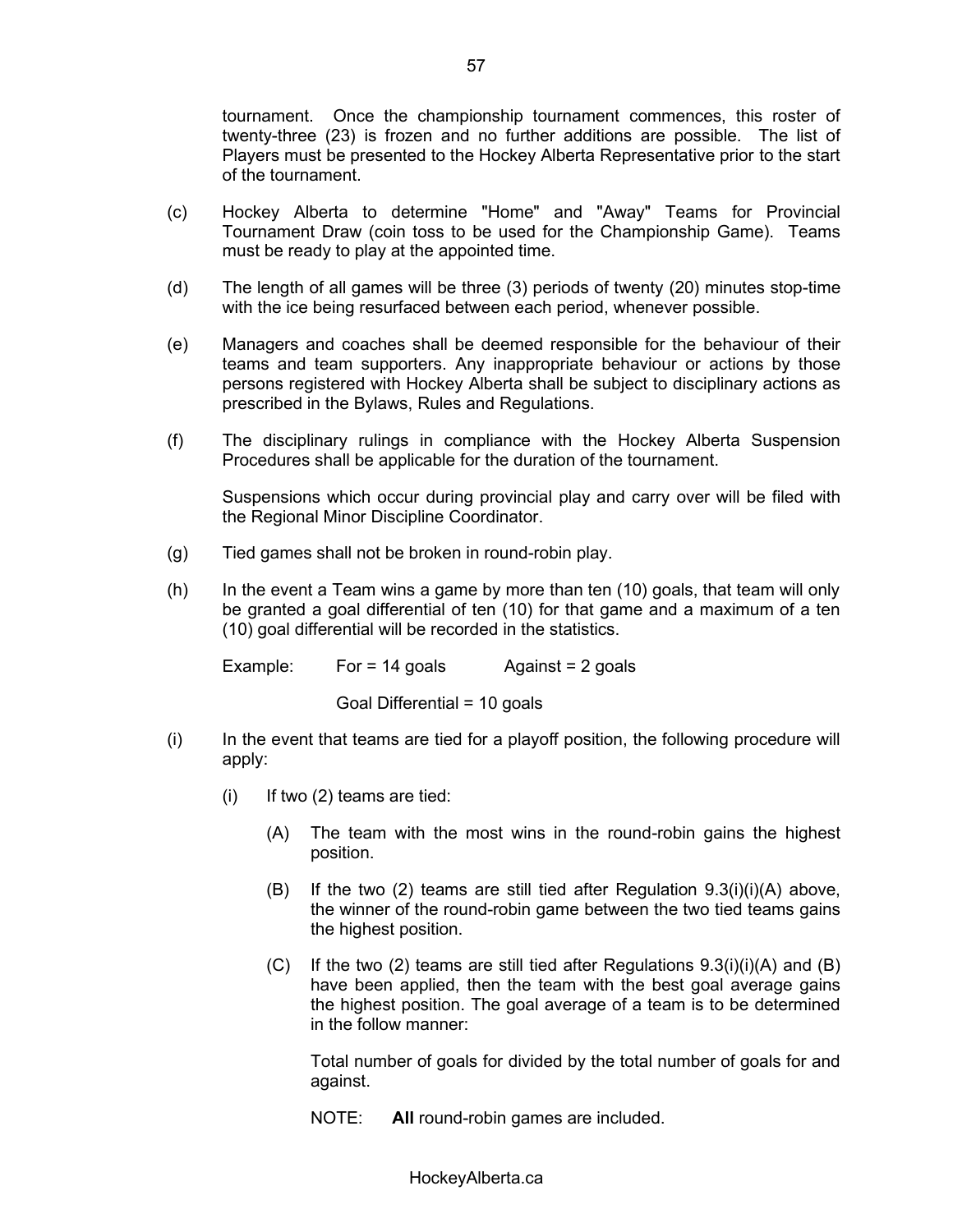| Example: For $=$ 10 goals |              | Against $=$ 4 goals |              |      |
|---------------------------|--------------|---------------------|--------------|------|
| Percentage:               | 10<br>$10+4$ | $=$                 | $10 =$<br>14 | .714 |

NOTE: The highest percentage gains the highest position.

- (D) If the two (2) teams are still tied after Regulations 9.3(i)(i)(A), (B) and (C) have been applied, the team with the least number of minutes in penalties throughout all of the round-robin games gains the highest position.
- (E) If the two (2) teams are still tied after Regulations  $9.3(i)(i)(A)$ , (B), (C) and (D) have been applied, then the team that scored the first goal in the game between the two (2) tied teams gains the highest position.
- $(F)$  If the two teams are still tied after Regulations  $9.3(i)(i)(A)$ ,  $(B)$ ,  $(C)$ ,  $(D)$ and (E) have been applied, a single coin toss will determine which team gains the highest position.
	- (I) For the coin toss for two (2) teams tied, a single coin will be tossed with one of the teams declaring either "heads" or "tails". The team that declares the toss and is successful would then be declared the first  $(1<sup>st</sup>)$  placed team. If the team that declared the toss is unsuccessful, that team places second  $(2<sup>nd</sup>)$ .
- (ii) If three (3) teams or more are tied, the point record established in the games AMONG THE TIED TEAMS ONLY will be used as the first tie breaking formula in deciding which team(s) will advance.
	- (A) The team with the most wins would gain the highest position.
	- (B) If teams are still tied after Regulation 9.3(i)(ii)(A) above has been applied, then the team with the best goal average gains the highest position. The goal average of a team is to be determined in the following manner:

Total number of goals for divided by total number of goals for and against.

NOTE: Games between the tied teams only will apply.

| Example: For $=$ 10 goals |              | Against $=$ 4 goals |              |      |
|---------------------------|--------------|---------------------|--------------|------|
| Percentage:               | 10<br>$10+4$ | =                   | $10 =$<br>14 | .714 |

NOTE: The highest percentage gains the highest position.

(I) If all three percentages are different for the three (3) teams that are tied, then first  $(1<sup>st</sup>)$ , second  $(2<sup>nd</sup>)$  and third  $(3<sup>rd</sup>)$  place Is decided with the highest percentage gaining first  $(1<sup>st</sup>)$  place and the lowest percentage gaining third  $(3<sup>rd</sup>)$  place. The tie-breaking procedure will not go back to two teams tied.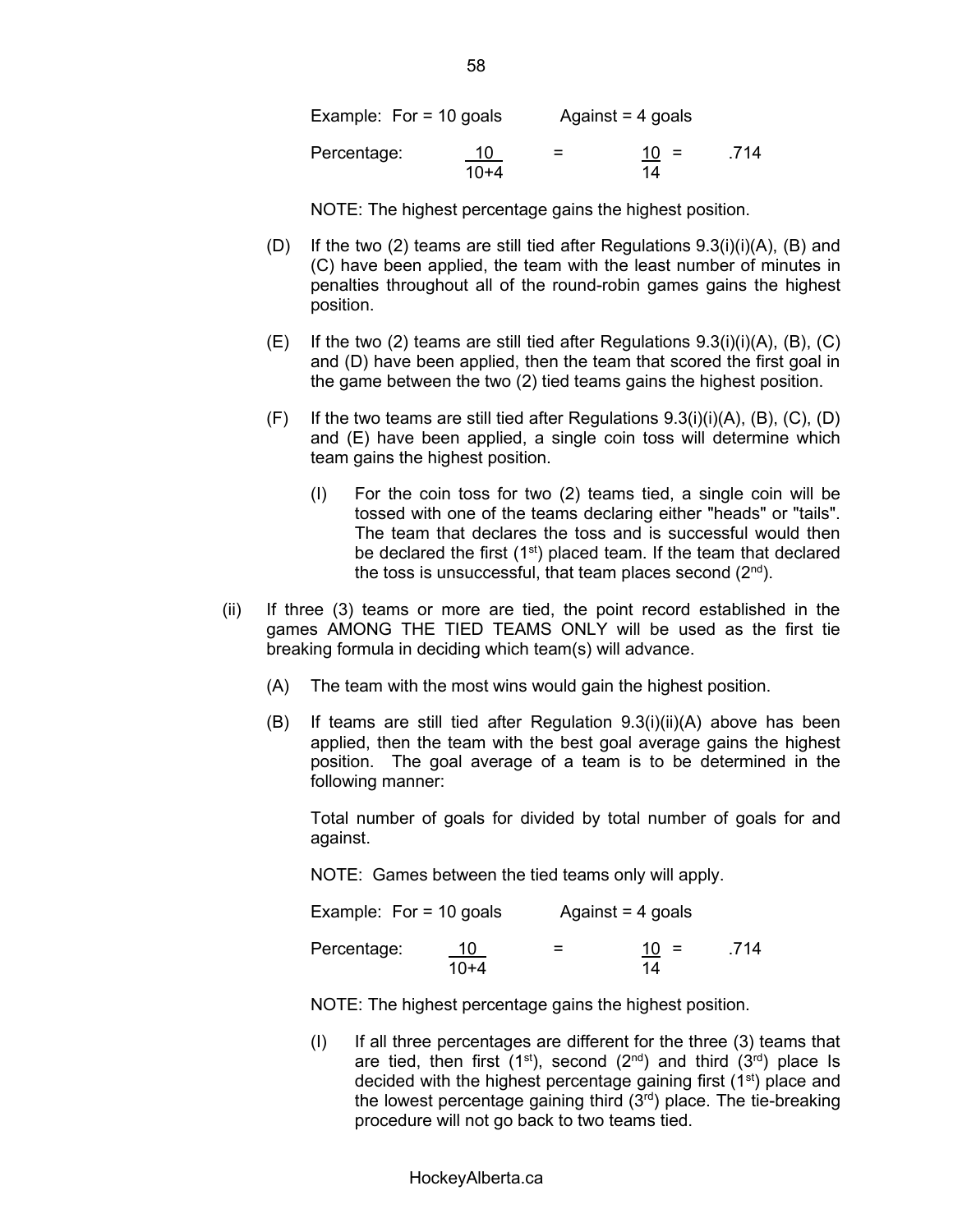- (C) If two teams or more are still tied after Regulations 9.3(i)(ii)(A) and (B) have been applied, the team(s) to qualify would be the team(s) that receive the least number of minutes in penalties throughout all of the round-robin games.
- (D) If three teams are still tied alter Regulations  $9.3(i)(ii)(A)$ , (B) and (C) have been applied, a coin toss will determine the highest positions.
	- (I) For the coin toss involving three (3) teams tied, all three teams will each toss a coin. The team that tosses the first odd coin is declared the first  $(1<sup>st</sup>)$  place position of the three tied teams.
	- (II) The two (2) remaining teams will now toss a single coin with one of the teams declaring either "heads" or tails." The team that declares the toss and is successful would then be declared the second  $(2<sup>nd</sup>)$  place team. If the team that declared the loss is unsuccessful, that team is placed third  $(3<sup>rd</sup>)$ .
- (iii) All games played in the Semi-Finals and Finals must decide a winner. In the case of tied games in a Semi-Final, use Hockey Canada Official Playing Rules.

### **Hockey Canada Official Playing Rule - Tied Game**

- (A) If at the end of the three regulation twenty minute periods the score is tied, the following shall take place:
	- (I) if the Referee feels it is necessary, he may order the ice to be resurfaced at the end of the three regulation periods. If the ice is not resurfaced, the teams will not change ends;
	- (II) the puck shall be faced off at centre ice and the play shall continue with a ten minute sudden victory overtime period;
	- (III) if the score is still tied after the sudden victory ten minute overtime period, the teams would take a normal between period break and return to play twenty minute sudden play periods. The teams will now change ends.
- (B) Any overtime period shall be considered part of the game and all unexpired penalties shall remain in force.
- (C) If either team declines to play in the necessary overtime period or periods, the game shall be declared a loss for that team.
- (j) Protests will not be entertained on the outcome of any FINAL Championship game.
- (k) HA will award up to twenty-four (24) medallions to winners of Provincial Championships and the runners up in a final series, namely gold and silver. Medallions will not be awarded when a series is not held. The CEO, or designate, shall determine how many medallions will be required from season to season and will approve accordingly.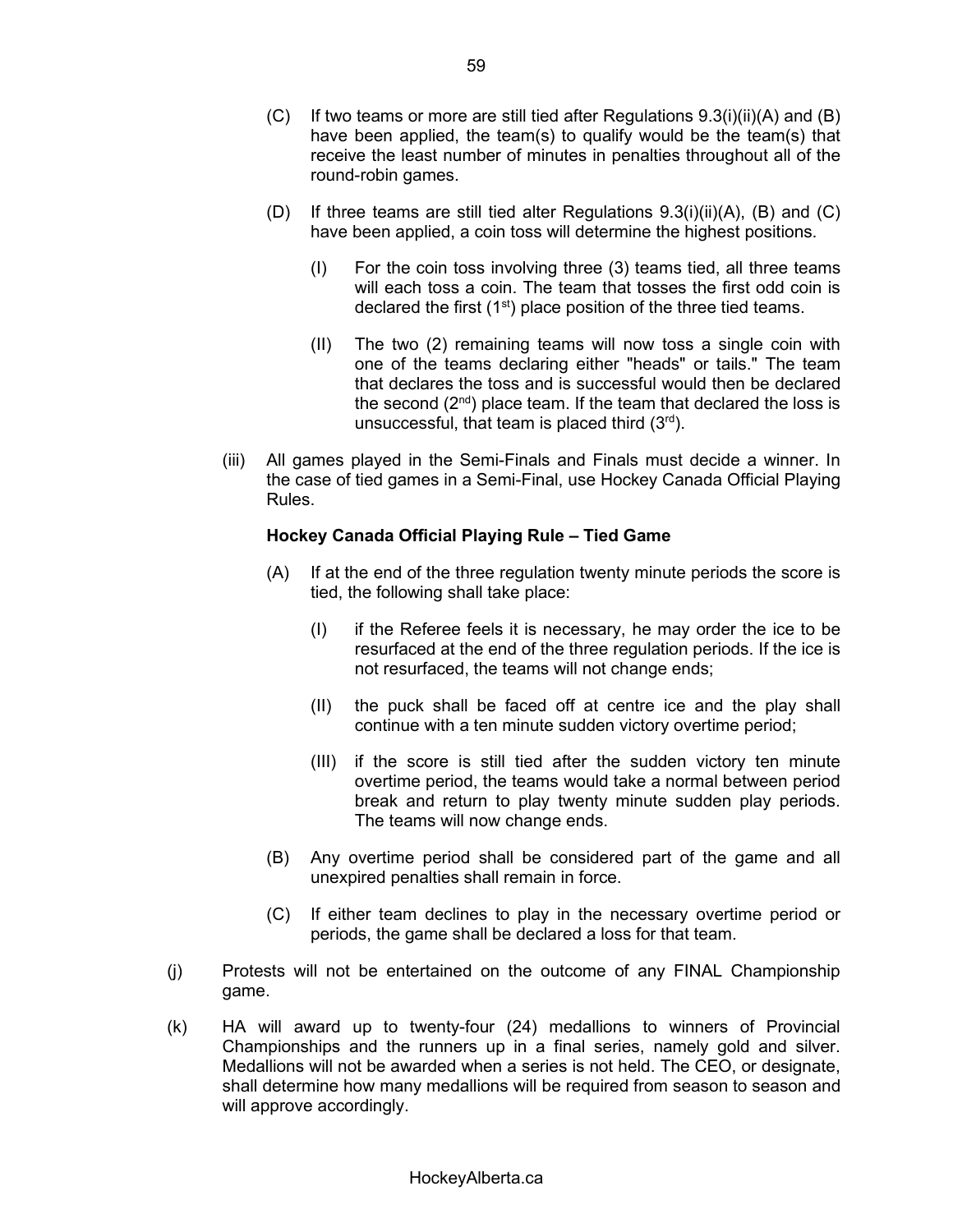- (l) Teams failing to send a representative to the coach/manager meeting held prior to the Provincial Tournament may result in the Head Coach (as defined and determined by the Hockey Alberta Rep at the Tournament) of the team being suspended for the first two (2) games that his/her team participates in.
- (m) Teams failing to participate in the opening ceremonies of the Provincial Championship Tournament, if the MHA is holding an Opening Ceremonies as a part of the event, will result in the Head Coach (as defined and determined by the Hockey Alberta Rep at the Tournament) of the team being suspended for the next two (2) games his/her team participates in following the Opening Ceremonies.

### **9. Exhibition Games**

- 9.1 Permission must be obtained in writing from Hockey Alberta for all out of province exhibition games or exhibition games with U.S. based Teams. Permission must be granted by the Regional Minor Discipline Coordinator.
- 9.2 Application for permission will only be considered from MHAs for Teams that are properly registered with Hockey Alberta.
- 9.3 Permission may not be given to any MHA for exhibition games with any team or teams which are not registered members of Hockey Canada or U.S. Hockey.
- 9.4 International games, other than games with U.S. Hockey, must have permission granted from Hockey Canada and Hockey Alberta.
- 9.5 For exhibition games within Hockey Alberta, permission must be granted by the Regional Minor Discipline Coordinator.
- 9.6 Commitments to Hockey Alberta must be met before a team is allowed any exhibition games.
- 9.7 Game sheets must be submitted within 24 hours to the appropriate Regional Minor Discipline Coordinator by the Team (submitted to the League for League Sanctioned Games).

# **10. Non-Provincial Tournament Rules**

- 10.1 Tournaments within Alberta
	- (a) No Team shall be permitted to play in any tournament unless it has been given the written permission of Hockey Alberta or its MHA. In granting such permission, Hockey Alberta and the MHA agree to impose and enforce any disciplinary actions necessary against its team or members of the Team.
	- (b) No MHA, Team or Player registered with HA shall compete in any tournament unless that tournament has been granted a sanction permit by HA. For tournaments within Alberta involving two (2) or more Hockey Canada Branches, HA shall notify the Hockey Canada office sixty (60) days in advance of any sanction being issued for a tournament.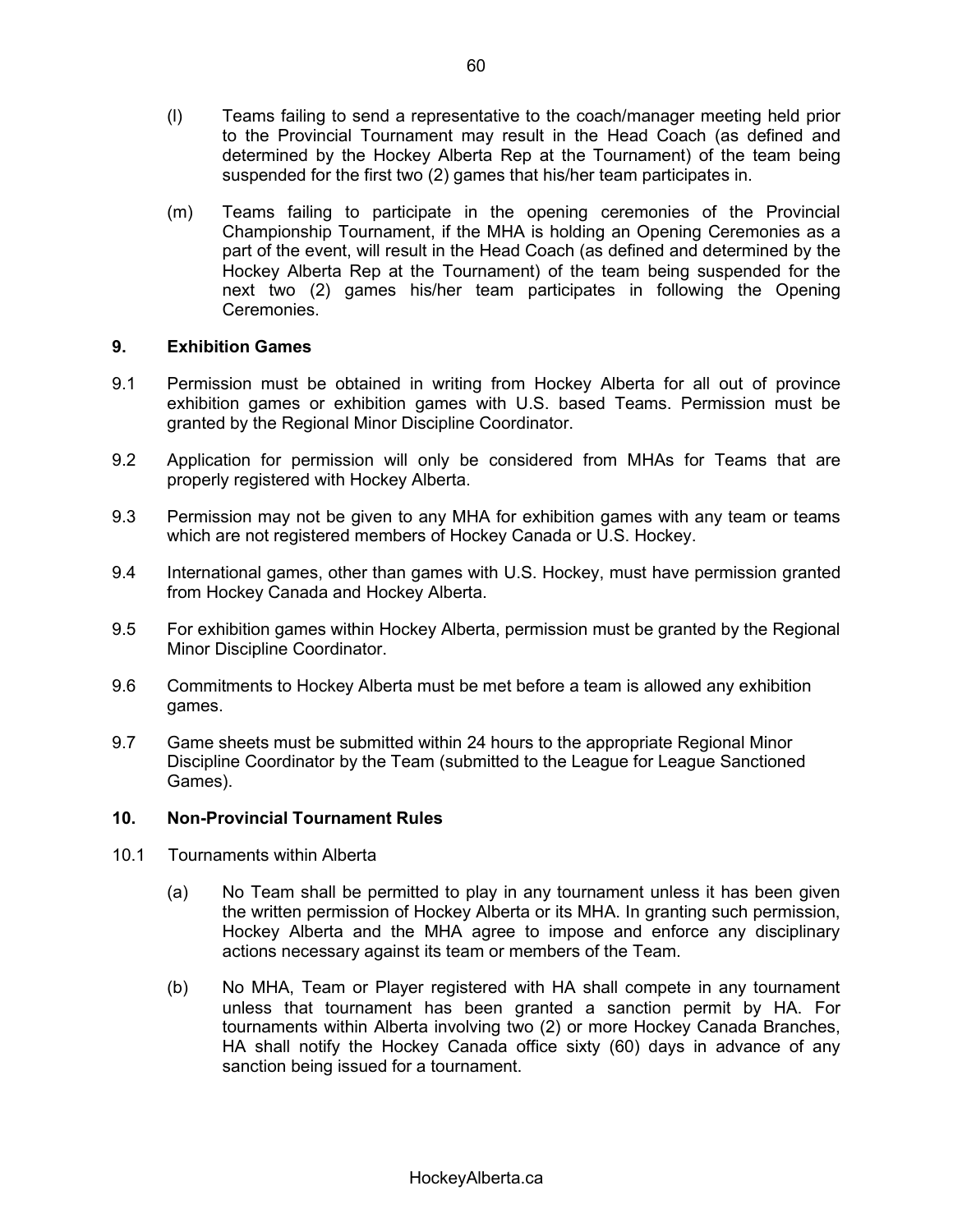- (c) All tournaments must be approved by the Regional Minor Discipline Coordinator and a Tournament Sanction number will be issued for each approved tournament.
- (d) Subsequent tournament sanctions may not be issued to any MHA which has been found to have conducted a sanction tournament which has not conformed to those Hockey Canada or HA regulations which apply.
- (e) All Inter-Branch tournaments involving four (4) or more Branches and all International tournaments must be sanctioned by Hockey Canada and HA. An application form must first be submitted by the MHA requesting the tournament to HA for approval. All applications must be made sixty (60) or more days in advance to the Hockey Alberta Office.
- (f) No MHA shall accept entries for a sanctioned tournament from any team which is not a registered member of Hockey Alberta or Hockey Canada.
- (g) MHA tournaments shall give a minimum of two  $(2)$  weeks' notice to HA prior to the event.
- (h) Every Player competing in any sanctioned tournament must be registered, in the Registry, with that Team or be affiliated to that team. The Team must produce such registration for inspection at all tournaments.
- (i) The host MHA will verify the eligibility of all Teams and Players entered in the tournament.
- (j) All Teams must fulfill all prior commitments (i.e. league play, provincial play) or seek readjustment of same. Failing this, the Teams concerned must be prepared to forfeit any further privileges they currently hold.
- (k) When a suspendable offence occurs involving a Player or team in a sanctioned tournament, a copy of the official game report with all necessary supporting evidence shall be forwarded to the Regional Minor Discipline Coordinator, the MHA, Player(s) and/or Team Official(s) involved.
- (l) All MHAs hosting sanctioned tournaments will be responsible for keeping a copy of the tournament's official game reports for a period of one year.
- (m) All games in a sanctioned tournament shall be officiated by Referees and Linesmen registered with Hockey Alberta.
- (n) All sanctioned tournaments will be played under Hockey Canada Official Playing Rules and must comply with Hockey Alberta Bylaws and Regulations.
- (o) No Team or Players may compete in more than three (3) tournament games in one (1) day. Where tournaments do require Teams or Players to play three (3) games in one day, such games shall not be longer than three (3) periods of 15 minutes, the first two (2) of which must be straight time. When a Team is required to play three (3) games in one (1) day, there shall be an interval of one and a half (1-1/2) hours between the second and third games.

No games in any tournament shall start before 7:00 a.m. or after 10:15 p.m.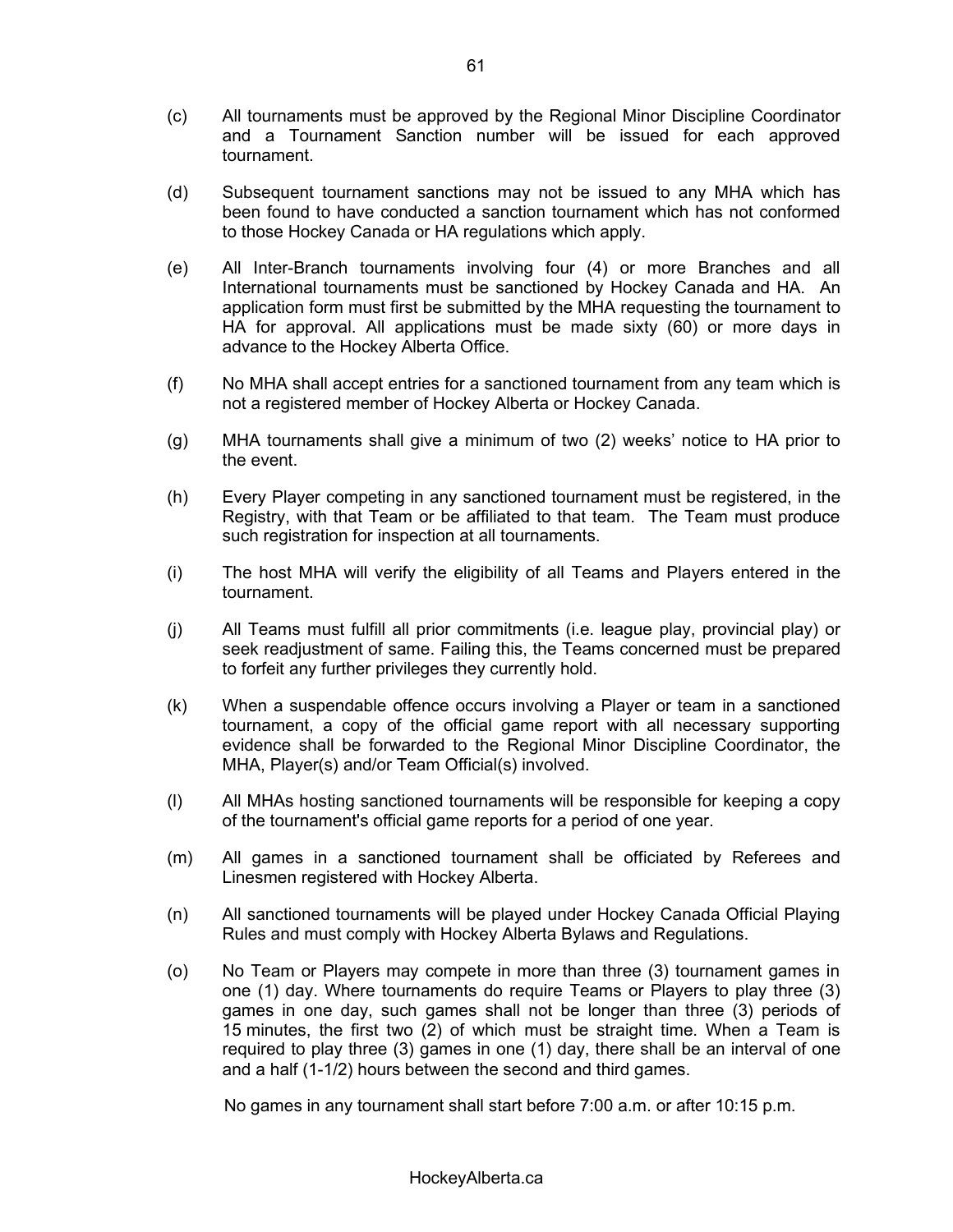- 10.2 Tournaments Outside Alberta
	- (a) No HA Team shall be permitted to play in any tournament outside HA unless it has been given written permission by its MHA and HA. In granting such permission, HA and the MHA agree to impose and enforce any disciplinary actions necessary against its Team or Team Officials of the Team.
	- (b) The Branch in which the tournament is held shall have the authority to impose a suspension pending action by HA against the Team, Player(s) or Team Officials involved.
	- (c) Game sheets must be submitted within 24 hours to the appropriate Regional Minor Discipline Coordinator by the Team (submitted to the League for League Sanctioned Games).
	- (d) No Team or Player registered with HA shall compete in a tournament in another Branch unless that tournament has been granted a sanction permit by the Branch in whose territory the tournament is to be conducted which is recognized by HA.

### **11. Discipline**

11.1 Fines - Minor Hockev

Under no circumstances will a MHA, League or Team be allowed to assess cash fines to Minor Players for rule or regulation infractions. Violation of this policy will result in discipline as set out in the General Regulations.

11.2 Minor Hockey Suspension Procedures

# *Hockey Alberta Responsibilities*

- (a) The Regional Minor Discipline Coordinator is responsible for issuing and monitoring suspensions in exhibition, tournament play, Provincials and Hockey Alberta Sanctioned Events (i.e. Alberta Cup, Alberta Winter Games, Arctic Winter Games, Canada Winter Games and the Team Alberta Program).
- (b) Game sheets must be submitted within 24 hours to the appropriate Regional Minor Discipline Coordinator by the Team (submitted to the League for League Sanctioned Games).
- (c) In the case of an Indefinite Suspension incurred during Provincial, Tournament or Exhibition Play, the appropriate Regional Minor Discipline Coordinator must be notified.

All Indefinite Suspensions shall be handled according to HA the General Regulations.

(d) When a suspension is incurred in exhibition play, Provincials, tournament play and Hockey Alberta Sanctioned Events, the suspension must be served in the next consecutive games (league, tournament, Provincial Play or Hockey Alberta Sanctioned events). Exhibition games do not count as suspended games. Players cannot play in exhibition games while serving a suspension.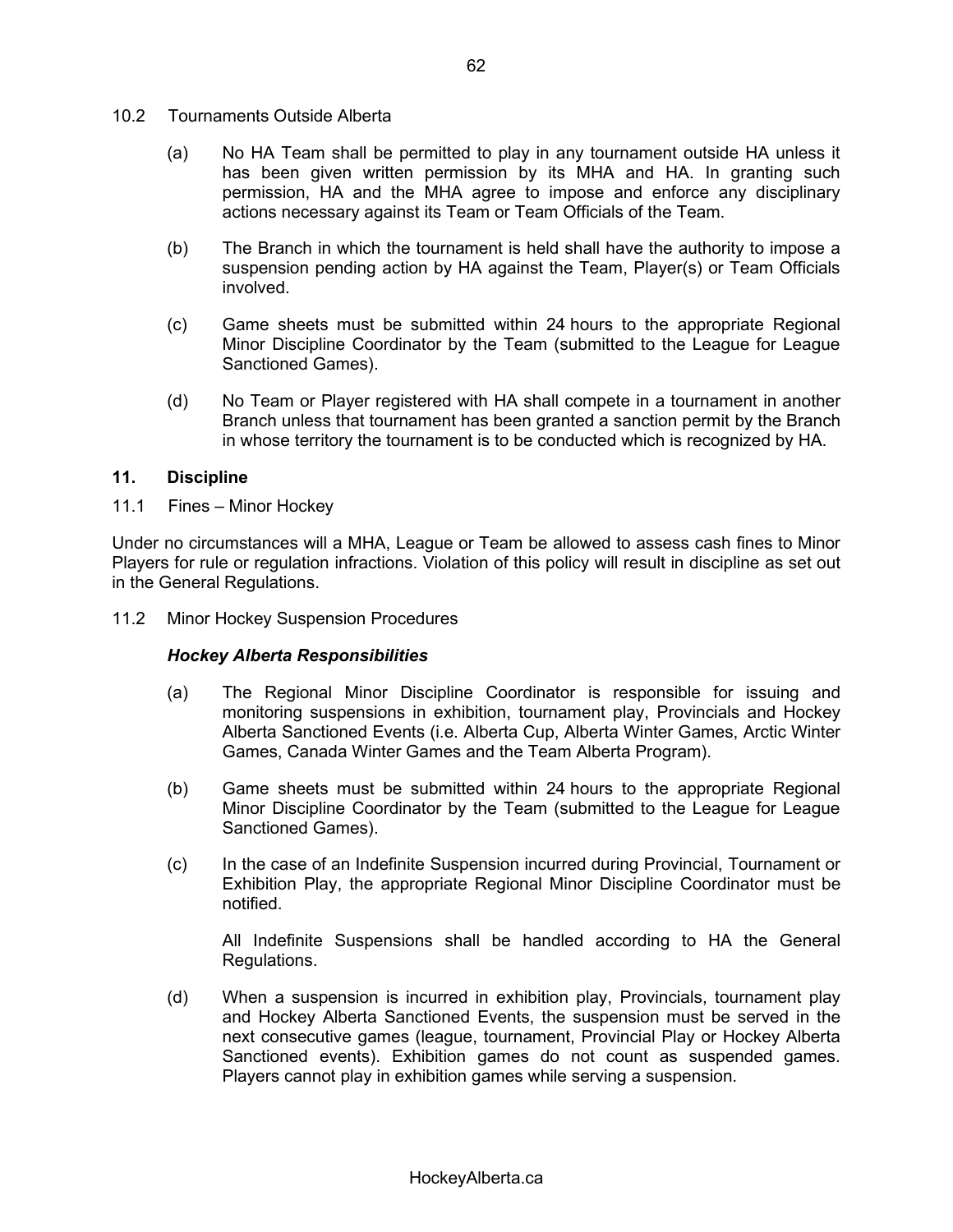When a suspension occurs during Provincials, the suspension must be served in the next consecutive games (Provincial, league, tournament play or Hockey Alberta Sanctioned Event).

Should an On-Ice Official be suspended while participating as either a Player or Team Official for no more than one (1) game, the official will be permitted to continue to officiate with no restrictions. Should an On-Ice Official be suspended while participating as either a Player or Team Official for more than one (1) game, the official will be permitted to officiate assigned games during the day immediately following the suspension. At the conclusion of that day, the On-Ice Official will be required to serve his suspension as outlined here within.

- (e) If the suspension overlaps into league play, the Regional Minor Discipline Coordinator must notify the MHA President or their designate and the League Governor.
- (f) Exhibition games do not count as suspended games. Players cannot play exhibition Games while serving a suspension.
- (g) The Regional Minor Discipline Coordinator will issue a suspension notice. A suspension must specify the following:
	- (i) Number of games.
	- (ii) Which games are to be served (i.e. tournament, provincial, league or Hockey Alberta Sanctioned Events)
	- (iii) The Hockey Alberta Appeal process.
	- (iv) The Player/Team Official must not participate in any hockey games until a written suspension notice is received.

#### *League Responsibilities*

- (h) The league is responsible for issuing/monitoring suspensions for league play only.
- (i) Game sheets must be submitted within 24 hours to the appropriate League representative by the specified time given by the League.
- (j) When a suspension is incurred during league play, the suspension must be served in the next consecutive games, league play, tournament play, Provincials and Hockey Alberta Sanctioned events.
- (k) If a suspension overlaps into tournaments, Provincials or Hockey Alberta Sanctioned Events, the league representative must notify the Regional Minor Discipline Coordinator.
- (l) Exhibition games do not count as suspended games. Players cannot play exhibition games while serving a suspension.
- (m) In the case of an Indefinite Suspension incurred during League play, the League representative must notify the appropriate Regional Minor Discipline Coordinator.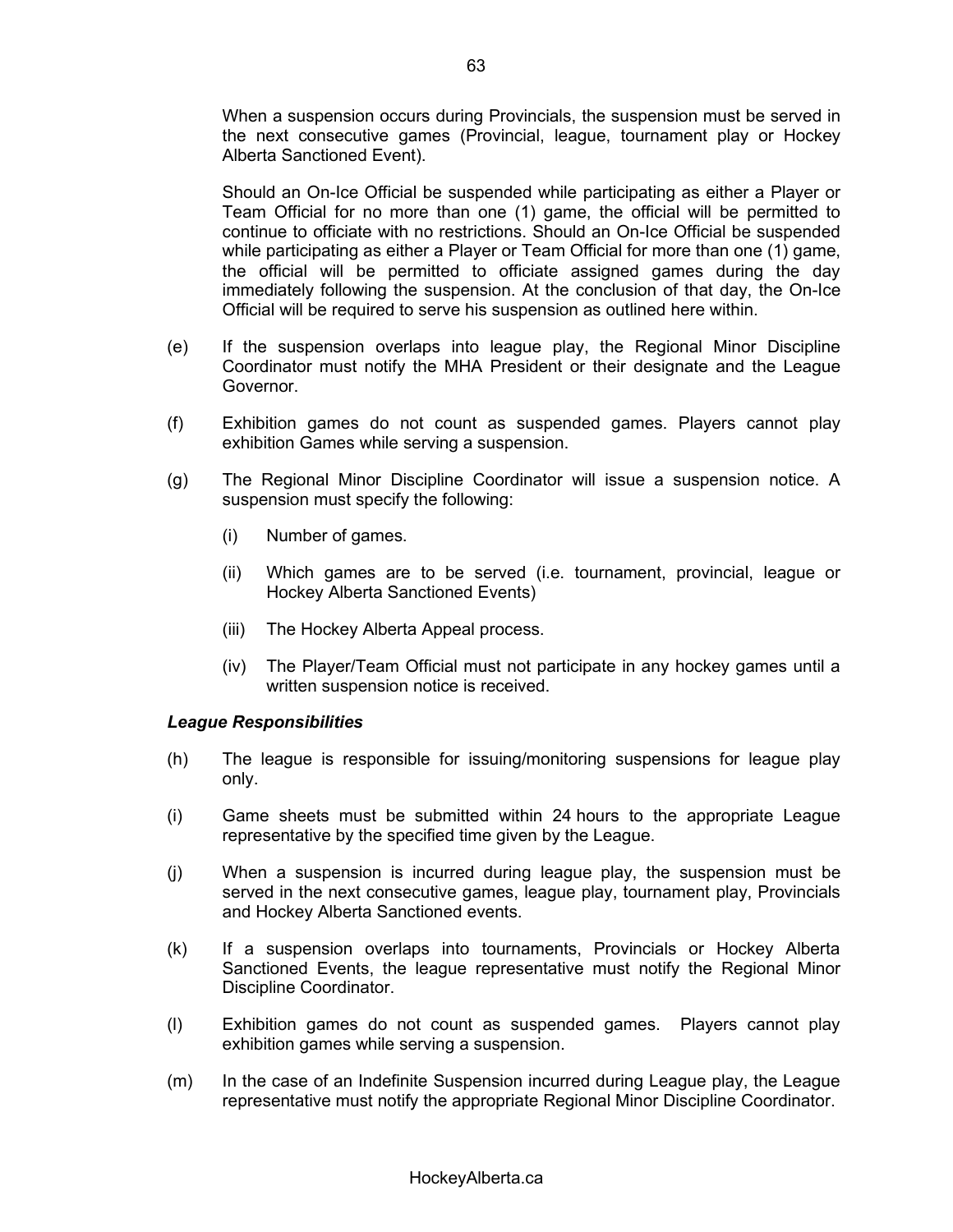All Indefinite Suspensions shall be handled according to the HA General Regulations.

- (n) The League representative will issue a suspension notice. A suspension notice must specify:
	- (i) Number of Games.
	- (ii) Which games are to be served (i.e. league play, provincial play or Hockey Alberta Sanctioned Events).
	- (iii) The League Appeal process.
	- (iv) The Player / team official must not participate in any hockey games until a written suspension notice is received.
- (o) If a league suspension extends into tournament games, Provincials or Hockey Alberta Sanctioned Events, the League President or their designate is responsible for notifying the Regional Minor Discipline Coordinator.

#### *General Responsibilities*

- (p) Any infractions that involve a Player/Coach on a referee or linesman (Rule 9.6 or 9.7) are handled by the Hockey Alberta Provincial Match Penalty Officer(s).
- (q) No suspended Player or Team Official is allowed on the bench, in the timekeepers/penalty box, dressing room or within fifty (50) feet of the players' benches during a game.
- (r) Any Player incurring a suspendable infraction with either his/her registered team or affiliated Team is suspended from all sanctioned hockey games until the suspension is served with the team they are registered with. If that Team is finished hockey for the season, this Player would be allowed to serve such suspension with his/her affiliated Team. The Player and the suspension must be listed on game sheets.
- (s) Any Team Official registered with more than one (1) Hockey Team who incurs a suspension is ineligible to participate in any sanctioned hockey game until the suspension has been served with the Team with which the suspension was incurred.
- (t) Suspended Players/team officials must be noted on the game sheet during the games comprising the suspension.
- (u) Early Seasons End Suspensions

Any player who has not served a suspension from the current playing season may request in writing through their MHA to the Regional Minor Discipline Coordinator to have that suspension served in an exhibition game(s) if it cannot be served in league, tournament or provincial play at seasons end.